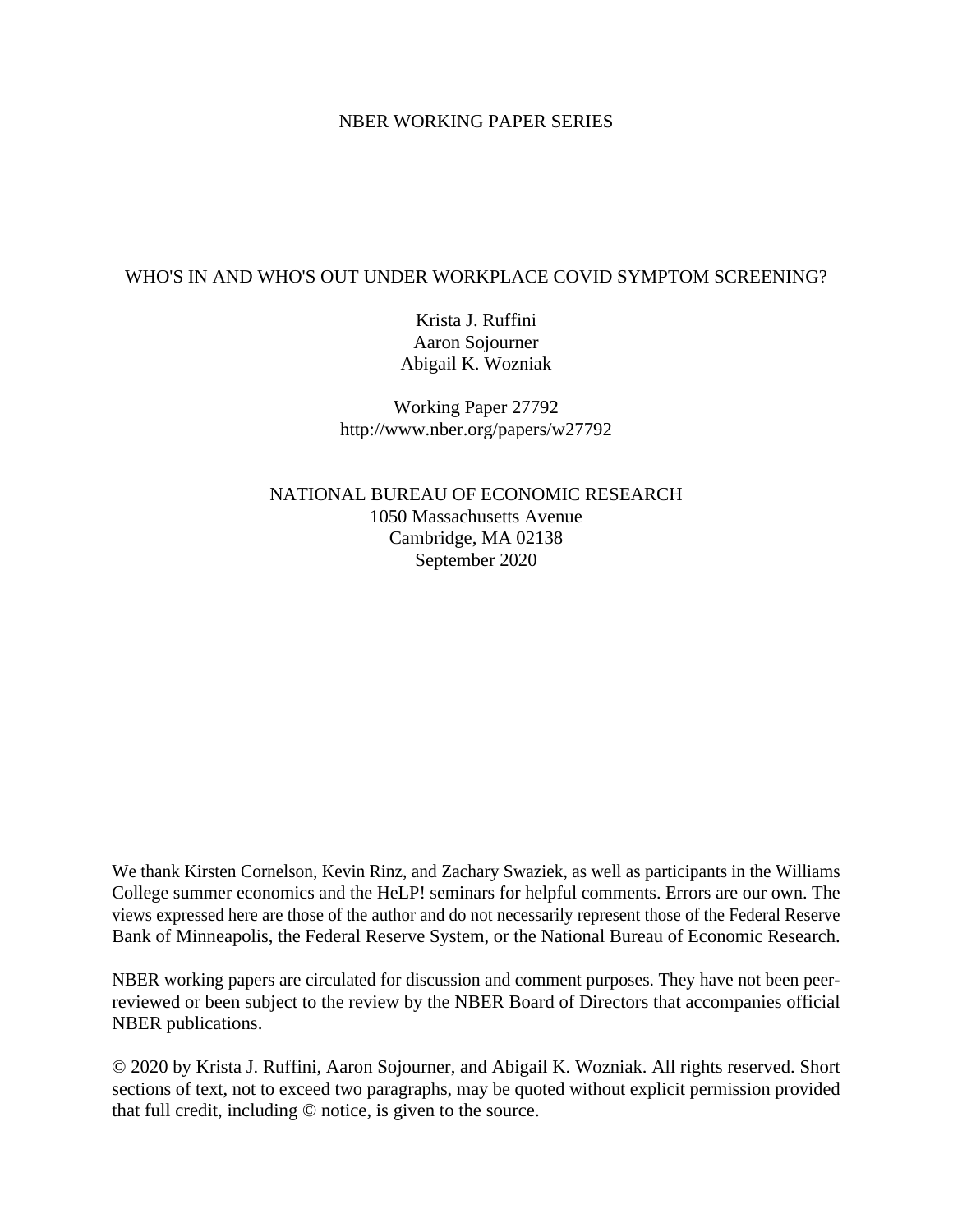Who's In and Who's Out under Workplace COVID Symptom Screening? Krista J. Ruffini, Aaron Sojourner, and Abigail K. Wozniak NBER Working Paper No. 27792 September 2020 JEL No. I1,J5,J7,K3,M5

#### **ABSTRACT**

COVID symptom screening, a new workplace practice, is likely to affect many millions of American workers in the coming months. Eleven states already require and federal guidance recommends frequent screening of employees for infection symptoms. This paper provides some of the first empirical work exploring the tradeoffs employers face in using daily symptom screening. First, we find that common symptom checkers will likely screen out up to 7 percent of workers each day, depending on the measure used. Second, we find that the measures used will matter for three reasons: many respondents report any given symptom, survey design affects responses, and demographic groups report symptoms at different rates, even absent fluctuations in likely COVID exposure. This last pattern can potentially lead to disparate impacts, and is important from an equity standpoint.

Krista J. Ruffini Minneapolis Federal Reserve Bank Opportunity and Inclusive Growth Institute 90 Hennepin Avenue Minneapolis, MN 55401 k.j.ruffini@berkeley.edu

Aaron Sojourner University of Minnesota Carlson School of Management 321 19th Ave S, 3-300 Minneapolis, MN 55409 asojourn@umn.edu

Abigail K. Wozniak Federal Reserve Bank of Minneapolis 90 Hennepin Ave. Minneapolis, MN 55401 and IZA and also NBER abigailwozniak@gmail.com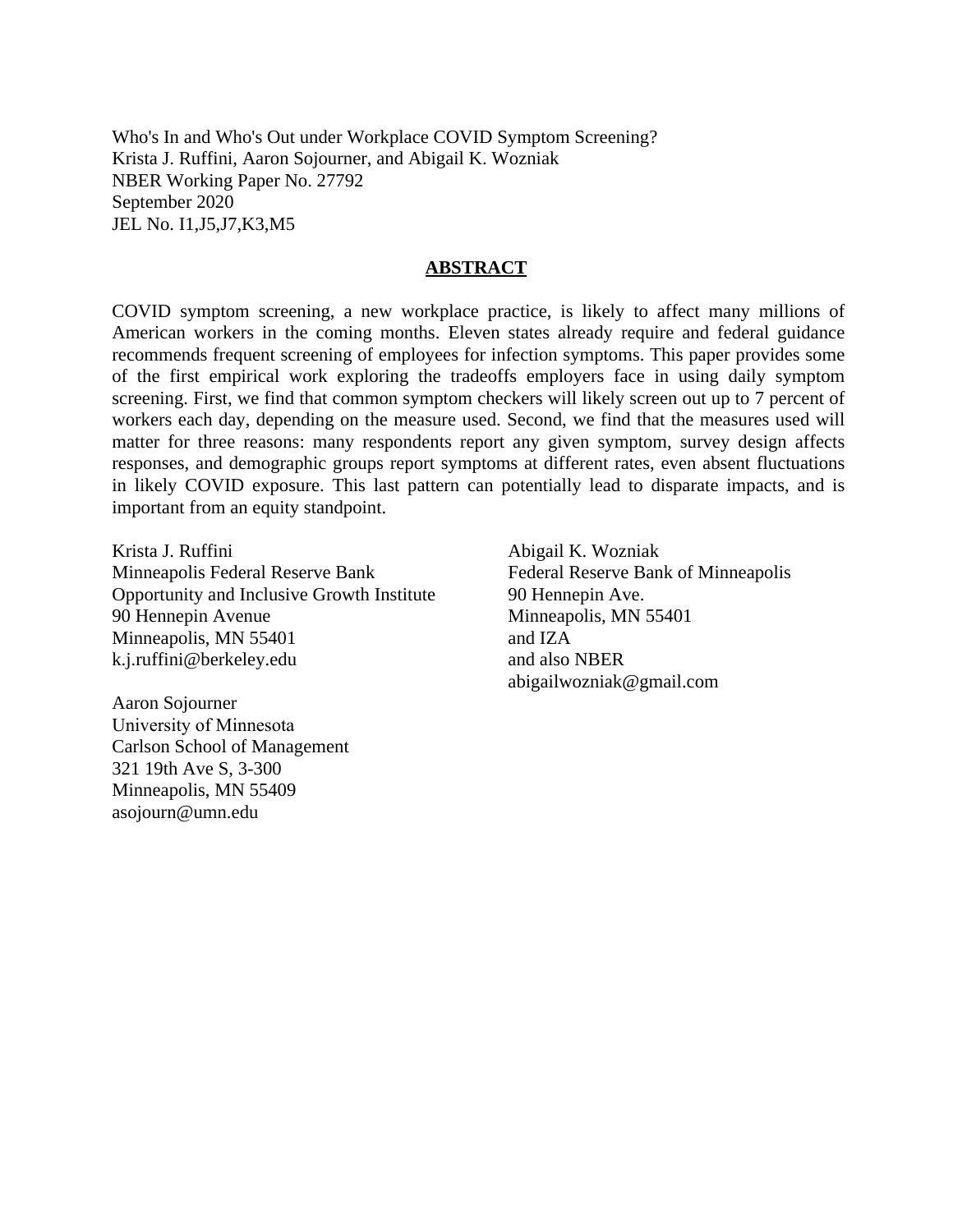#### **1. Introduction**

 $\overline{\phantom{a}}$ 

As employers seek to resume operations under the ongoing pandemic threat, many have begun screening their employees for signs of infection on a daily basis. Workplace screening measures commonly include some combination of temperature checks and symptom self-reports.<sup>[2](#page-2-0)</sup> There is not yet a reliable measure of how common daily health screening is in the US, but the numbers are likely large. Tens of millions of US workers have seen their work disrupted by the coronavirus. In June 2020, more than 40.4 million workers were not working or working fewer hours because of the COVID pandemic, and one in three workers were working from home (BLS 2020). As these workers return to previous or new employment, workplace screening is likely to be part of their routines.Employers will also feel pressure to implement screens from many sources. Federal and state agencies are already recommending or requiring regular infection screening in the workplace (OHSA 2020). As of July 23, 2020, eleven states require employee infection screening of some or all businesses that reopen.<sup>[3](#page-2-1)</sup> Two out of five U.S. workers in a recent survey chose temperature and symptom checker screens as a factor necessary to make them feel safe at work, making workforce screens among the five most important workplace measures from employees' perspectives (American Staffing Association 2020).

Employers are implementing these changes in the face of considerable uncertainty. Little evidence exists on key questions around widespread daily health screening, including how many workers screens detect; whether there are differences in detection across various screening options; whether screens are equitable in their detection; whether differences in underlying health or survey response behaviors lead screens to disproportionately flag certain groups; and whether workplace screens help reduce COVID-19 spread.

This paper offers the first evidence on many of these questions. Specifically, we draw on a novel, nationallyrepresentative survey, the COVID Impact Survey (CIS), to provide the first evidence on how workplace screening programs based on temperature checks and self-reported symptoms might affect the U.S. workforce. The CIS is unique in combining questions about employment and financial security with questions about symptoms, underlying health, and protective behavior. This combination allows us to approximate responses to a variety of self-reported symptom screens that employers may adopt and generate new evidence on what types of workers would be flagged by alternative screening practices. The symptom screens we explore fall into the category of "prudent questions" recently recommended by Anthony Fauci in place of temperature checks alone.<sup>[4](#page-2-2)</sup>

Our findings suggest that employers will need to contend with several tradeoffs when using daily symptom screening. First, common symptom checkers, including temperature-taking, will likely identify many workers as high-risk on any given day. Our analysis finds that up to 7 percent of workers could be flagged as symptomatic for COVID-19 daily, depending on the measure used. These levels are broadly consistent with available comparable benchmarks. Second, the measures used will matter for three reasons: many respondents report any given symptom, so choosing to include more or fewer symptoms will identify

<span id="page-2-0"></span><sup>&</sup>lt;sup>2</sup> Some high profile employers like major league sports teams and the White House are doing daily medical testing of employees, but these are likely exceptional.

<span id="page-2-1"></span><sup>&</sup>lt;sup>3</sup> These states include AZ, CO, DE, KY, MI, MN, NH, NJ, UT, VT and WA. This list excludes health provider screening which may be more widely required. Source: https://www.littler.com/publication-press/publication/wont-hurt-bit-employeetemperature-and-health-screenings-list

<span id="page-2-2"></span><sup>4</sup> As reported in The Hill: https://thehill.com/changing-america/well-being/prevention-cures/512769-fauci-explains-whytemperature-checks-to-fight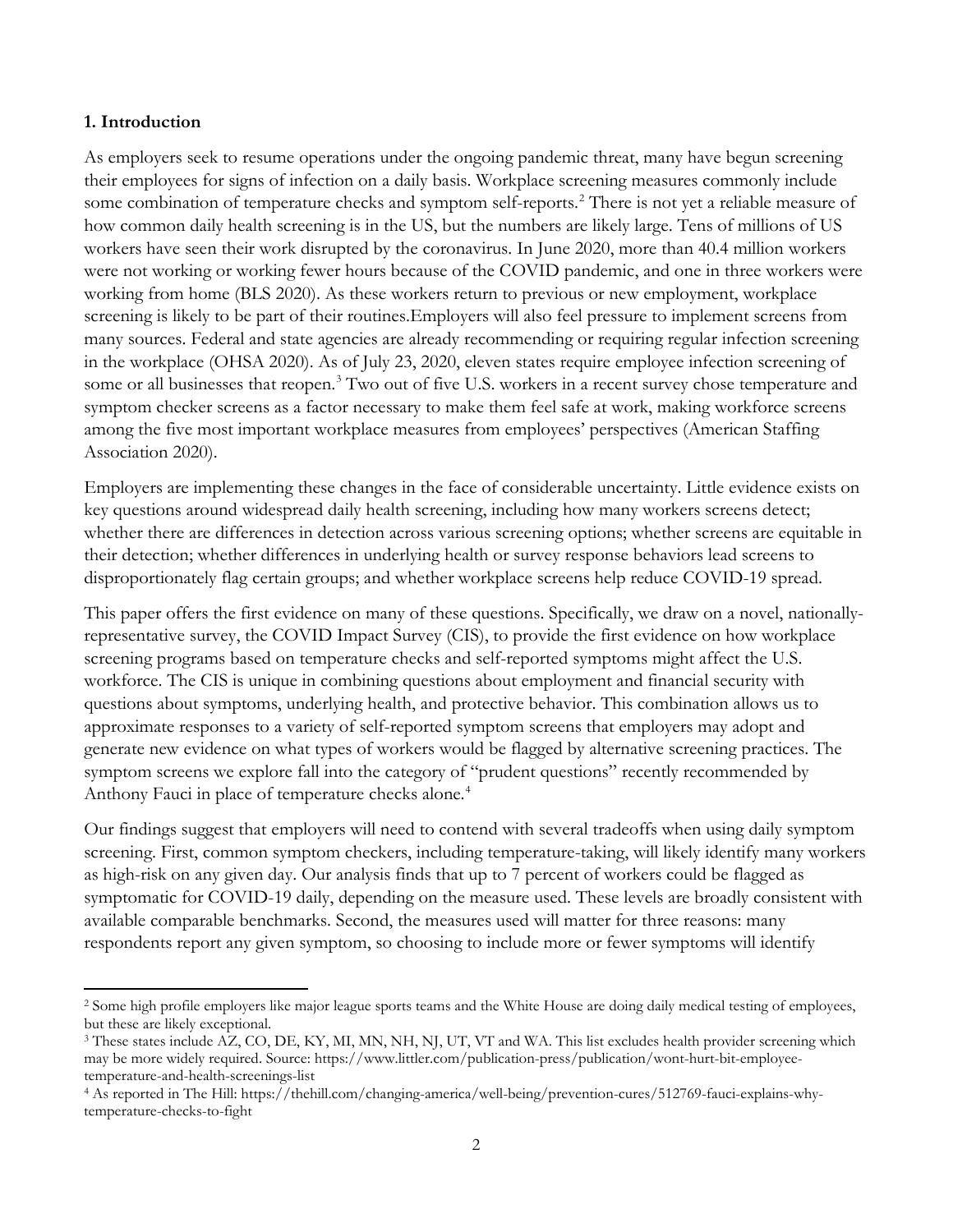different individuals; survey design matters; and demographic groups report symptoms at different rates, even absent fluctuations in likely COVID exposure. This last pattern can potentially lead to disparate impacts, and is particularly important from the standpoint of equity and discrimination.

While we do not observe actual COVID infection rates, this analysis provides a foundation for potential future evaluations of the efficacy of various screens in a large-scale experimental setting. We also note that unlike actual workplace settings, the CIS is not a high stakes survey and respondents have no incentives to misreport information. Therefore, while the prevalence rates we observe may be better proxies of true underlying conditions, we are unable to estimate or approximate strategic reporting.

Our analysis raises some concerns about the precision of workplace screens, but these shortcomings may not disqualify workplace screens as an important public health tool. Public health experts have advocated prioritizing high-frequency testing over a particular test's sensitivity (Larremore et al. 2020). Also, daily health screens are likely to remain a widespread tool for containing the novel COVID-19 coronavirus, particularly in the US where other options are likely to remain limited for some time. Regular employerbased medical testing is currently prohibitive for most employers and for the overall US testing system as a whole, particularly tests with a rapid turnaround time. As of mid-July, about 750,000 COVID tests were administered each day, enough for less than 0.5 percent of the 160 million labor market participants (Johns Hopkins 2020). Due to bottlenecks, processing these tests was taking an average of 7-10 days, making them essentially uninformative for containment (Volz and Galewitz 2020). Requiring antibody tests, or "immunity passports," may be illegal under US disability law, and as of July 2020, only three states had adequate testing and tracing capacity to implement large-scale "test and trace" programs (Mohapatra, 2020; US EEOC 2020; TestAndTrace, 2020). [5](#page-3-0) Therefore, as employers seek to manage the tension that human interactions power both the economy and virus spread, they will likely continue to rely on their employees refraining from coming to work if they may infect others. Regular symptom screenings offer a means to encourage this.

This paper relates to two literatures at the intersection of public health and economics. First, a large public health literature concludes non-pharmaceutical interventions mitigate infection spread when vaccination and antiviral medication are not available (see for example, Ferguson et al. 2006, Gostin et al. 2006, Kelso et al. 2009, Qualls et al. 2017, WHO 2019). Recent work explicitly considers tradeoffs between virus spread and economic activity, concluding that non-economic, non-pharmaceutical interventions– such as social distancing, increased testing, and self-quarantine measures, as well as restrictions targeted to the highest-risk groups– can limit the contagion effect without curtailing economic activity as severely as full lockdowns (Acemoglu et al. 2020, Baqaee et al. 2020). Our analyses complement this literature by quantifying how many and what types of workers are likely to be affected under various widespread symptom screens.

Second, a rich economics literature considers how employers may identify individuals by relying on imperfect signals of worker characteristics, including health risks (Autor and Scarborough 2008; Wozniak 2015). Our paper is the first study to empirically investigate the incidence of these signals in the COVID pandemic. Analyses of concrete testing and screening approaches in the workplace during a pandemic appear to be very few, with the notable exception of Augenblick et al. (2020) who investigate the properties of group testing using simulations.

<span id="page-3-0"></span> $\overline{\phantom{a}}$ <sup>5</sup> Phelan (2020) notes that immunity passports based on infection, rather than vaccination (currently unavailable), also create perverse public health incentives and may be banned for that reasons as well.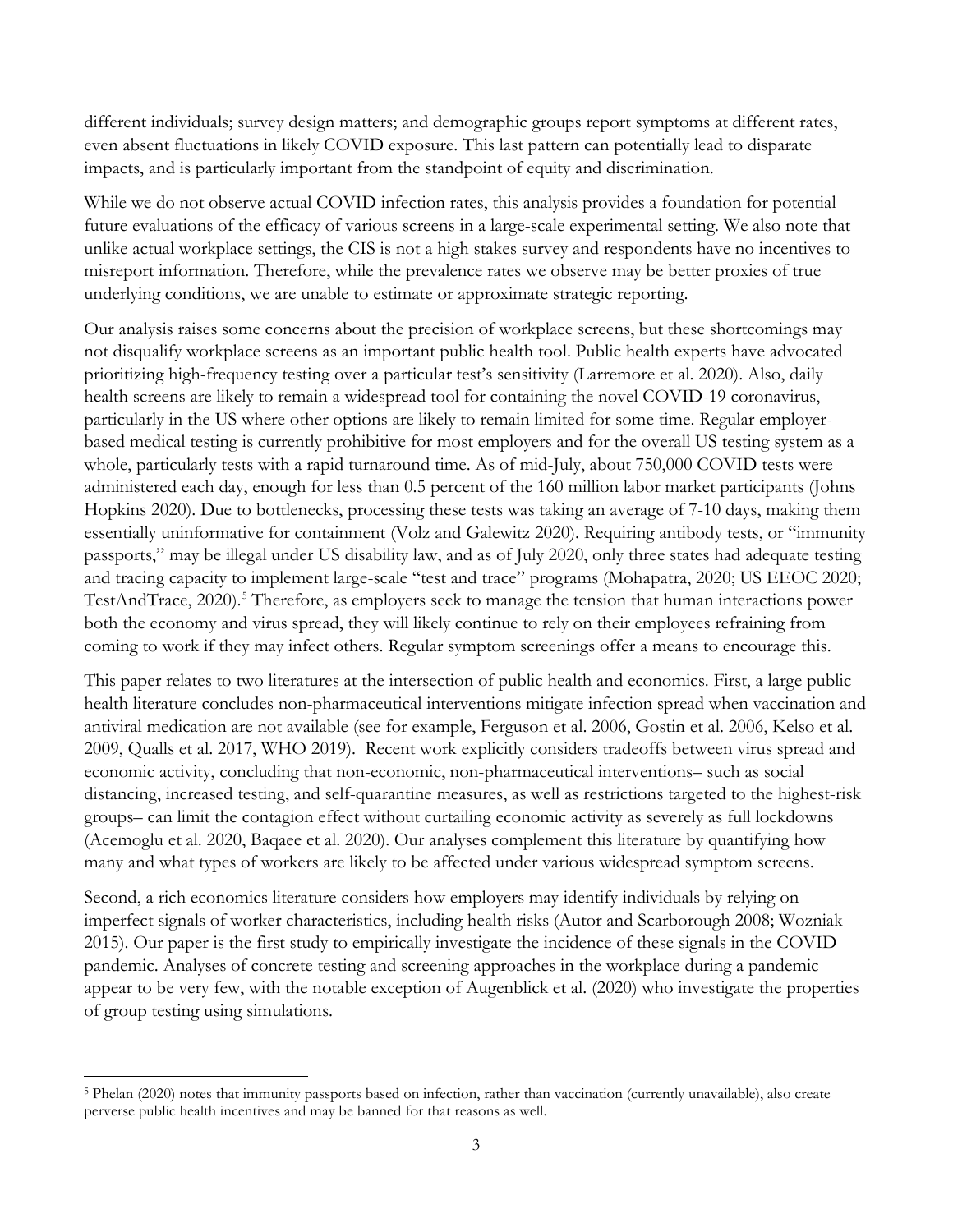In our context, one consideration is whether self-reported symptom measures are informative about underlying infection. A public health literature finds that self-reported symptoms can accurately proxy objective measures (Buckley and Conine 1996, Chen et al. 2012, Jeong et al. 2010), but there is a lack of evidence on which types of workers would be flagged under various screens or how employers may select a screening device in a pandemic environment. We contribute the first evidence on how screens might work in a representative sample of workers facing no reporting constraints or consequences. We also provide evidence on considerations employers should account for in selecting a workplace symptom screen. While our data do not allow us to determine whether one screen is more accurate than another in detecting COVID infectiousness, we do provide evidence on whether self-reported symptom screens are likely to contain any information on infectiousness.

The remainder of this paper is organized as follows. Section 2 outlines a framework for how employers may weigh the tradeoffs associated with any screening device that relies heavily on self-reported information. Section 3 describes the COVID Impact Survey and how self-reported symptoms may be used to identify those with COVID-related symptoms. Section 4 presents our main results on the prevalence of fever- and COVID-related symptoms among CIS respondents in the labor force. Section 5 concludes.

### **2. Framework: Screening Outcomes and Infection Information**

A screen translates a set of input measures into a "high-risk" flag that triggers a consequence, such as barring an employee from entering the workplace that day or requiring additional, more-expensive screening. Employers may use workplace health screens to determine whether a worker is potentially infectious with coronavirus. Specifically, a screen takes the following form:

$$
(1) dSi = \begin{cases} 1 if fS(Si) \ge tS \\ 0 otherwise \end{cases}
$$

 $\overline{\phantom{a}}$ 

where screen,  $d_{\tilde{s}}^l$ , is an indicator that takes the value 1 or 0 for whether worker *i* is indicated as infectious. Indicator screens can include a range of potential inputs. We denote the complete set of possible input measures as *S*, and the particular inputs used to generate the screen as  $\tilde{s}$ .  $f_{\tilde{s}}(.)$  aggregates the particular inputs. A worker screens positive if the output of this function exceeds a given threshold  $t_{\tilde{S}}$ . For example, employers could ask about specific COVID symptoms or additional risky behaviors, such as attending large group gatherings. The potential inputs set includes all such factors, but a symptom-only screen would only use self-reported COVID symptoms as its inputs. An employer could then set the threshold at "1" for the number of affirmatively reported symptoms. The screen would then identify anyone with any reported symptoms as potentially infectious.

Employers adopt health screens to prevent the spread of COVID-19 among employees and customers but they cannot observe each worker's current potential infectiousness. Assume each day, an employee *i* has a true potential infectiousness  $g_i^* \in \{0,1\}$ .<sup>[6](#page-4-0)</sup> Screens then provide the following information on infection probability:

<span id="page-4-0"></span><sup>6</sup> Although individuals may vary in their contagiousness both over the course of their infection and across infected people, this simplification aligns with medical diagnosis of COVID infection as either present or absent.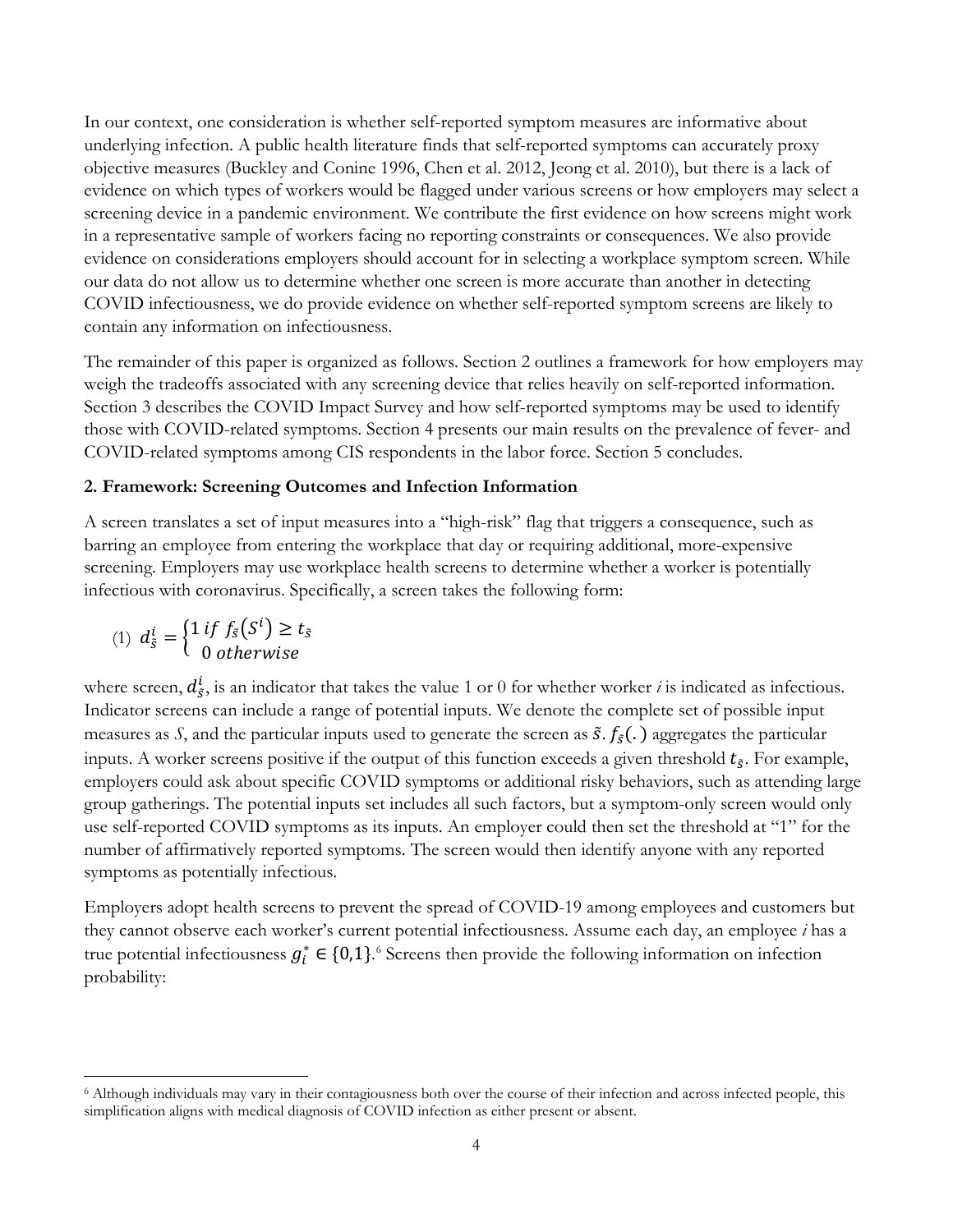| $g_i^* = \cdots$           | $\mathbf{1}$     | 0                |
|----------------------------|------------------|------------------|
| $d^i_{\tilde{s}} = \cdots$ |                  |                  |
| 1                          | $tp_{\tilde{S}}$ | $fp_{\tilde{s}}$ |
| 0                          | $fn_{\tilde{S}}$ | $tn_{\tilde{S}}$ |

Accuracy is the rate at which a screen correctly identifies infectious and non-infectious workers,  $[TP + TN]/[TP + TN + FP + FN]_{\tilde{s}}$ , where uppercase indicates totals in each category for a tested population.[7](#page-5-0) Errors can arise because of fundamental issues with the screen or human behavior. Workers may misreport their own health intentionally if they are able and face incentives to do so. Even absent manipulation, each symptom is a noisy signal of underlying true infection. The screens we consider likely vary in their error rates for both reasons.

In a more complete model, one might specify a decision-maker's objective function and seek an optimal screen. The screening technology can be conceptualized as an investment, with costs incurred in the shortterm when potentially contagious employees are not at work and, therefore, not producing goods and services, but with benefits realized in the longer-term through lower workplace and community virus spread. In such a model, testing errors in either direction present costs to workers, organizations, and society. First, a screen with a high false negative rate may appear beneficial in the short-term for the worker and the organization because an asymptomatic, infectious worker may be productive at work. However, in the medium-term, these workers accelerate viral spread, resulting in lower economic activity and higher infection rates later. Secondly, a screen with a high false positive rate results in too many healthy people sent home and lost short-term productivity for workers, organizations, and society.

In practice, employers are proceeding with screens that they have chosen from a limited set of feasible options. Available screens take two broad forms – medical and non-medical testing – although in principle all such tests are potential elements of the set *S*. Medical screening uses either diagnostic tests for current infection or, less frequently, blood tests for a past infection, which may indicate longer-run immunity to COVID-19.[8](#page-5-1) While medical testing is often described as the ideal measure of an individual's infection potential, widespread testing is currently prohibitively expensive for most employers. Currently, rapid medical testing also varies widely in quality and may not be obviously superior to symptom screening (Pradhan 2020). $^9$  $^9$ 

Our empirical analysis focuses on non-medical screens. Non-medical screening can include at least three strategies. First, employers may conduct regular or daily temperature checks before employees start work. If an employee has a temperature above a threshold, he or she is not able to work on site that day. Second, employers may require employees to regularly report their own body temperatures, fever symptoms, or COVID symptoms before arriving at work, and may condition an employee's ability to work on these self-

 $\overline{\phantom{a}}$ 

<span id="page-5-0"></span><sup>&</sup>lt;sup>7</sup> "Accuracy" is the term in the diagnostic medical literature. Other relevant concepts are "sensitivity," the share of true positives among those testing positive, and "specificity," the share of true negatives among those testing negative (Baratloo et al. 2015). <sup>8</sup> Requiring immunity to infection as a condition of work is currently illegal in the U.S. (EEOC 2020).

<span id="page-5-2"></span><span id="page-5-1"></span><sup>9</sup> This is particularly true for the rapid tests most likely to be used to screen workers for attendance.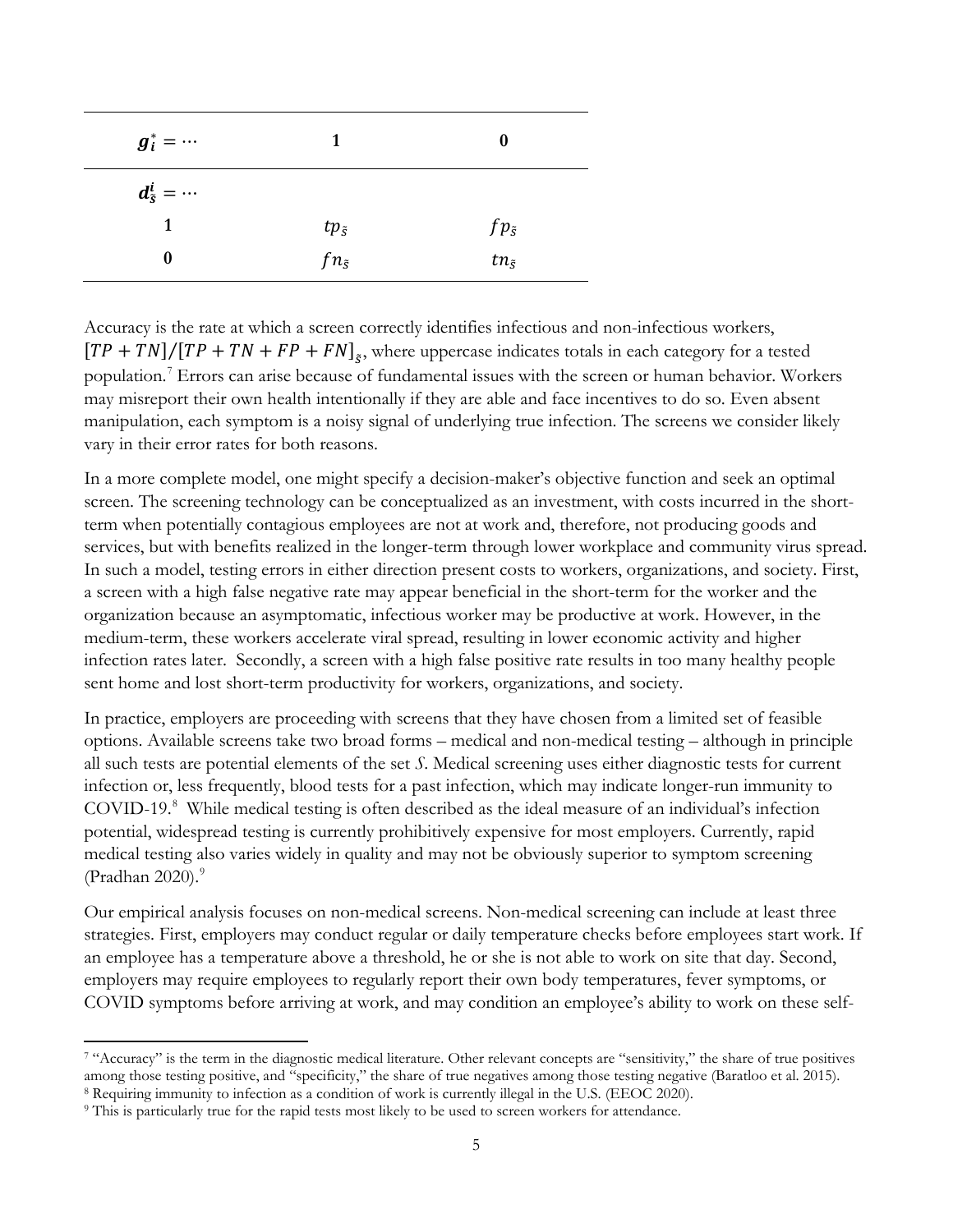reported responses. Third, employees may require employees to report high-risk behaviors, such as travel or attending large gatherings. These general approaches can be used in isolation or combination, and they may vary in how often and under what conditions employees report this information to their employers. Our analysis focuses on temperature checks and mandated self-reported health screens as employers frequently contemplate these strategies and the CIS data is well-suited to approximate these measures.

# **3. Measuring Worker Health using the COVID Impact Survey**

The COVID Impact Survey (CIS; Wozniak et al. 2020) was developed as a prototype of a survey tool that could assess a broad spectrum of wellbeing measures at high frequency. Importantly for this paper, the CIS tracks individuals' physical symptoms, COVID exposure, mitigation behaviors, and labor market involvement. The survey instrument, administered by the National Opinion Research Center (NORC), is described in greater detail in Wozniak (2020) and the online documentation.<sup>10</sup>

During each of three weeklong waves, CIS respondents were recruited through two channels. About 2,000 respondents were recruited through NORC's AmeriSpeak Panel, a nationally-representative, address-based sample frame. An additional 6,500 respondents were recruited from address-based oversamples of 18 subnational areas ("places") by postcard invitation for a total of about 7,500 to 8,500 respondents each cross-section. [11](#page-6-1)

The CIS includes a battery of health screening questions chosen because they were the most promising instruments for wide-scale use. These inquire about symptoms commonly checked through health screening websites and apps, and they parallel questions employers may use as screening devices . Two separate checklists elicit self-reported fever- and COVID-related symptoms (CDC 2020a). In addition, about half of all respondents provide their temperature as measured by a thermometer during the survey.

We develop seven screens for COVID infection risk from this broad set of questions. These differ according to whether the screens use self-reported symptoms or a thermometer-measured temperature; whether they ask about fever symptoms only or COVID symptoms more generally (including all COVIDrelated fever symptoms); and whether they derive from a short or long symptom checklist.<sup>12</sup> In the CIS, the short symptom list asks about three symptoms of fever only. These are derived from emergency department fever screening approaches. The long symptom checklist asks about 17 temporary poor health items. The list combines items from various symptom checklists circulating in late spring 2020. Appendix Table 1

<span id="page-6-0"></span> $\overline{\phantom{a}}$ <sup>10</sup> Full documentation available at https://www.covid-impact.org/results.

<span id="page-6-1"></span><sup>11</sup> Geographic areas and the national AmeriSpeaks panel were re-sampled each CIS wave, creating repeated cross-sections. Places include 10 states (CA, CO, FL, LA, MN, MO, MT, NY, OR, TX) and 8 metropolitan statistical areas (Atlanta, Baltimore, Birmingham, Chicago, Cleveland, Columbus, Phoenix, Pittsburgh). Wave 3 of the CIS was administered during the week of May 30 through June 8, 2020, coinciding with widespread protests against policy brutality in the US. NORC detected no compositional change in respondents, but the overall level of response to the mail recruitment for the subnational samples was lower than in Waves 1 and 2. Wave 3 contains a total of 7,505 responses, with 2,047 from the AmeriSpeaks panel and 5,458 in the subnational samples.

<span id="page-6-2"></span><sup>12</sup> There are many potential COVID symptoms, not all of which are present in all cases (Parker-Pope 2020, Sudre et al. 2020). The symptoms included in our COVID checklist include some of the most common symptoms. However, the broad range of potential COVID symptoms makes it difficult to identify true "placebo" symptoms that should not be associated with our screens.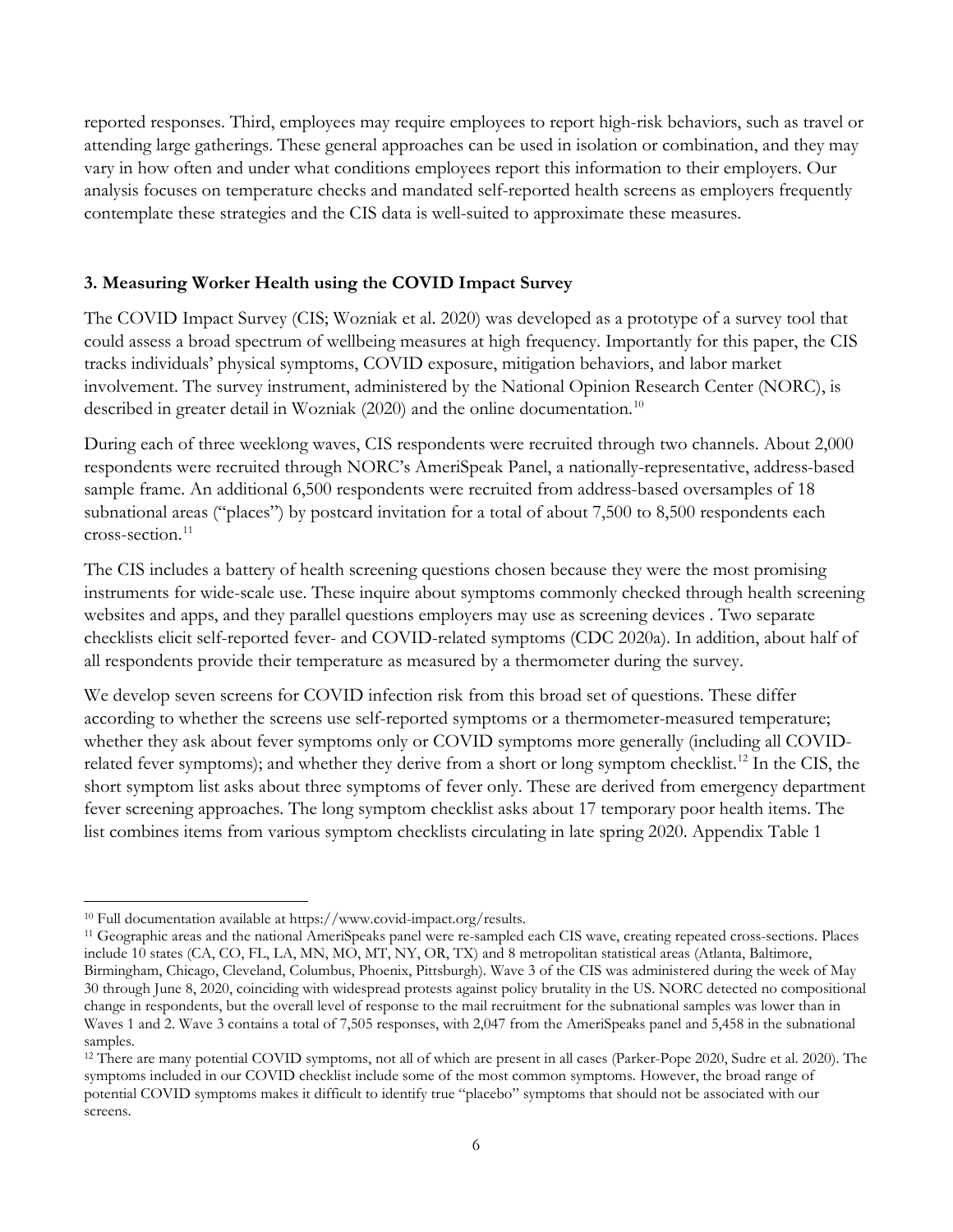defines the seven screens we examine, each defined as an indicator variable with 1 indicating a positive, higher-risk result.

The CIS also contains a battery of complementary questions about health, employment, protective and social behavior, and demographics. Questions on employment and reasons for non-work identify active labor force participants. As we are interested in workplace screening devices, we restrict our main sample to labor force participants from the national sample and provide supplemental analysis from the 10 states and 8 metropolitan areas in the subnational sample. Health-related questions in the CIS allow us to identify individuals with at least two factors that put them at risk for a severe COVID infection, such as asthma, diabetes, or hypertension. We also use information on COVID diagnosis in the household, and whether the worker has been close to a person who died from COVID or respiratory illness since March 1, 2020 – both of which are unavailable in other major surveys from this period.[13](#page-7-0) Appendix Table 2 contains descriptive statistics from our primary analytic sample. Unless otherwise noted, all estimates are produced using the appropriate CIS sample weights.

# **4. Results: Incidence of Positive Results on Common Symptom Screens**

In this section, we estimate the incidence of positive screens across the alternative measures, assess each screen's informational value, and examine whether positive results are associated with other worker characteristics.

# **4.1. Prevalence of Self-Reported Symptoms in the Population**

l

Our first finding is that a substantial share of the workforce would screen positive under any of the screens described above and in Appendix Table 1, though the shares vary widely. The first row of Table 1 shows the positive shares under each of the seven screens. Four percent of respondents report currently having a temperature of 99 degrees F or higher based on the contemporaneous (current day only) thermometer reading. All other CIS symptom questions refer to a seven-day reference period, rather than only the current day. Hence levels on the remaining measures are not directly comparable to the temperature screen, and daily rates of our screens are likely lower than those reported here. With this in mind, most respondents report experiencing at least one COVID-related symptom in the previous week, and 10 to 35 percent report experiencing at least one fever-related symptom over the same period on the short (fever symptom only) checklist. [14](#page-7-1) To get a sense of potential daily rates, if symptoms resolve within one day for all respondents, a lower bound on the daily incidence would be one-seventh of the rates displayed in Table 1, or 0.4 to 7.4 percent.

When considering how these rates may translate to an employment setting, we emphasize the CIS responses come from a low-stakes setting where respondents face no adverse consequences for reporting symptoms. Moving to a high-stakes, employer-administered survey may affect these patterns. For example, workers may under-report symptoms in order to avoid being temporarily barred from work. On the other hand,

<span id="page-7-0"></span><sup>&</sup>lt;sup>13</sup> The Delphi Research Group at Carnegie Mellon University and Facebook have partnered for another large survey effort (CMU-FB) that administers a COVID symptom checker to large numbers of Facebook users daily to estimate COVID spread. The CMU-FB survey is essentially one question from the physical health module of the CIS, and the representativeness of this sample is unknown, even after adjustments. By contrast, the CIS has smaller samples but richer data connected to the same surveillance questions.

<span id="page-7-1"></span><sup>&</sup>lt;sup>14</sup> These positive rates are generally lower than the 20-30 percent positive rate for influenza-type-illness at the peak of flu season (CDC 2020b).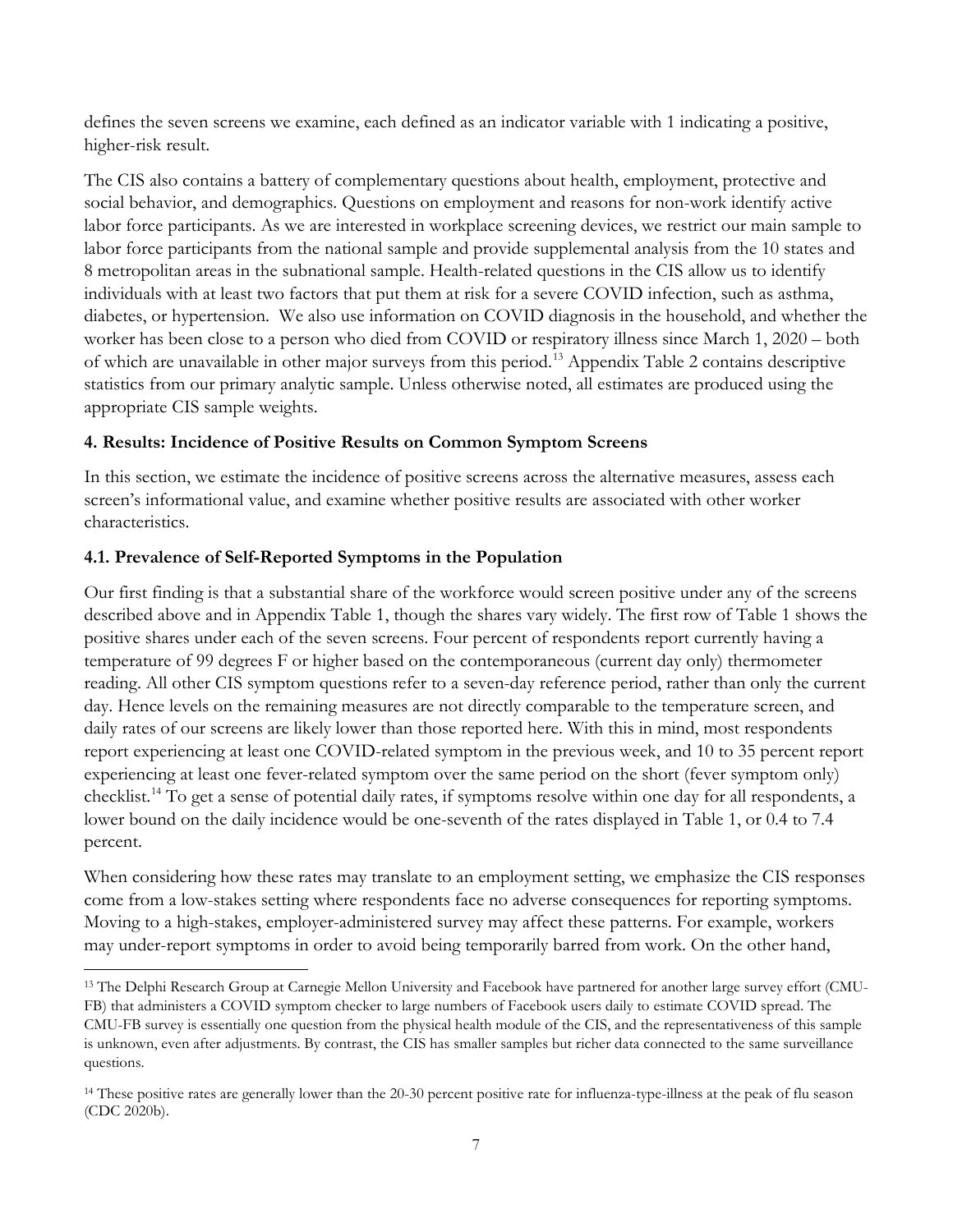workplace consequences may heighten attention to health conditions and lead to more accurate self-reporting. The first factor is likely more important than the second, but both are possibly relevant.<sup>[15](#page-8-0)</sup>

Table 1 also shows that positive rates are considerably lower when screens require two or more symptoms for a positive result. For instance, whereas 51 percent report having at least one COVID symptom, only 26 percent report at least two. Also, rates of reported fever symptoms are much lower on the short feverspecific checklist than the long 17-item checklist. Finally, COVID symptoms are much more prevalent than fever-only symptoms. We examine what these patterns might mean for the informational content of different screens in Section 4.2.

The remaining rows of Table 1 show positive rates are fairly level across weeks, consistent with a relatively flat number of new COVID cases during the CIS reporting period. Across groups defined by race/ethnicity, income, and age, Table 1 shows meaningful differences in positive screens rates. For example, rates of multiple COVID symptoms are lower for Blacks and Hispanics relative to whites; for those in higher earning households relative to lower earners; and for older workers relative to younger. Similar group patterns are present in some, but not all, other screens. We explore this point in detail in Section 4.3.

These results suggest that symptom screening will detect a substantial share of the workforce at any point in time. We assess whether these shares are reasonable by comparing them to two other sources: The Census Household Pulse Survey (HHPS) and Carnegie Mellon University's Delphi Project (CMU-DP).

The recent HHPS collected information on whether respondents were not at work due to COVID illness or symptoms. Figure 1 shows the share of labor force participants in the HHPS who were not at work in the past seven days because they were ill or symptomatic for COVID. The figure shows this was the case for about 1% of HHPS respondents early in the survey (overlapping with the CIS collection period), rising to 2% in more recent weeks as the pandemic has spread. This is lower than the rates of respondents reporting symptoms on the CIS screens, but due to the question wording in the HHPS, these numbers may predominantly reflect respondents staying home for an entire week. The HHPS share will also exclude individuals with symptoms who did not stay home at all as well as those who had symptoms but worked from home. The HHPS data suggest that 1-2% of the labor force may be absent for up to a week at a time. This seems not out of line with our ballpark of 0.4% to 7.4% of workers potentially screening positive on any given day.

The CMU-DP is conducting daily large scale symptom surveys over Facebook and making results available publicly at the county level. These data provide an additional source of information on symptom prevalence for a large population, although responses are not limited to labor force participants. The CMU data show that between 0 and 5% of county respondents report COVID-like symptoms in any 24-hour period; the mean is 0.52% (tabulations available upon request). Similar shares report flu-like symptoms, although we have not yet explored the overlap between these reports. Regardless, the CMU-DP data produce symptom reports very similar to our rough estimates of daily shares screening positive on our various measures.

<span id="page-8-0"></span> $\overline{\phantom{a}}$ <sup>15</sup> NORC examined all data for response patterns indicating inattention, e.g. checking all affirmative responses on a symptom checker, many skipped questions, and found few respondents exhibiting this behavior.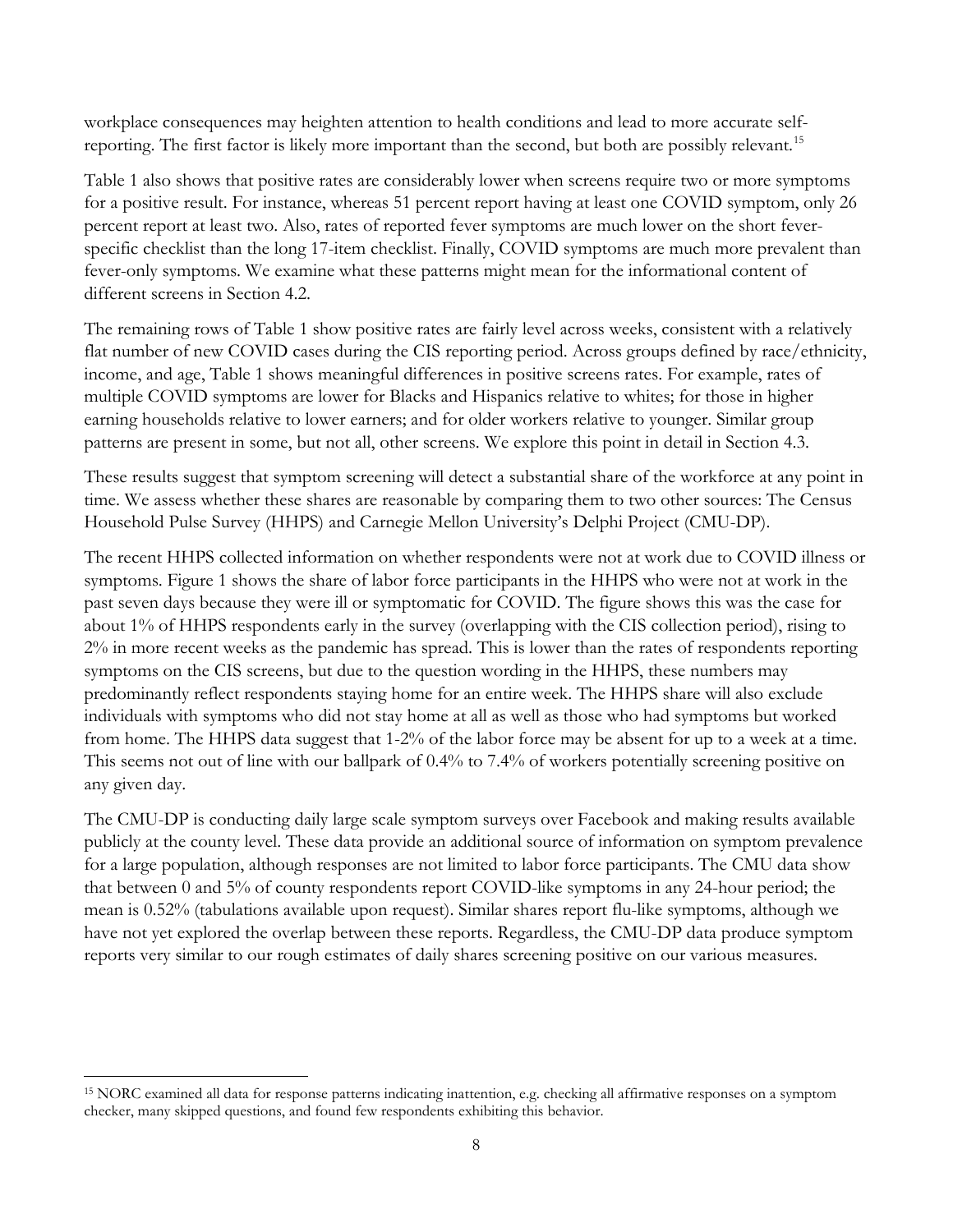### **4.2 Consistency across Screens**

Given the variation in positive rates across screens in Table 1, it is reasonable to ask whether these screens are reliable. While we cannot correlate screens with medical testing for COVID-19, this subsection assesses the potential informational content of the screens in several ways.

First, we examine consistency across measures in Table 2. We are interested in whether different screens identify similar sets of workers. Each row of Table 2 reports the share of workers screening positive on each measure in columns, conditional on screening positive on that row's measure. The shares screening positive from the full (unconditional) labor force sample, from Table 1, are repeated at the top of the table for comparison. Scanning across the rows, the shares of workers screening positive on other measures, conditional on screening positive on one, varies widely – from 0.05 to 0.97. (Correlations denoted with a "†" are 1 by construction; we ignore those in this discussion.)

The conditional shares are a function of the overall unconditional level of workers reporting symptoms on different measures. Scanning down a column compares the unconditional share positive for that column's screen (the top number) to the share positive conditional on a positive result on a row's screen. For instance, in the first column, the first row indicates that 4 percent of workers report a temperature greater than or equal to 99 degrees F and the third row reports that conditional on reporting at least one symptom from the short fever screen, 13 percent of workers report a temperature of at least 99F. The conditional shares tend to be substantively larger than the unconditional shares across screens. The increased likelihood ranges from a 25 percent increase over the sample prevalence (respondents who report multiple COVID symptoms are 25 percent more likely to have a temperature of at least 99F) to a tenfold increase (respondents who report multiple fever symptoms on the short scale are 10 times more likely to have a temperature of at least 99F).

Taken together, Table 2 indicates that workers who screen positive under one measure are substantially more likely to screen positive on other measures, but the overlap is far from perfect. It is noteworthy that among those who screen positive on the single and multiple short fever symptom screens, the rate of at least one COVID symptom is 90 percent and 97 percent, respectively. This is higher than the rate of at least one COVID symptom (74 percent) among those with an elevated temperature. This suggests that self-reported symptoms may contain information beyond a single temperature screen. This is consistent with Anthony Fauci's recent public comments on symptom screens verus temperature checks.<sup>[16](#page-9-0)</sup>

We further assess consistency across our measures in Appendix Table 3, which shows that correlations are well below one across different screens, implying that screens identify different groups of workers. This is not surprising as each screen contains a noisy measure of true infection, and therefore overlap is unlikely to be perfect.

While we cannot examine the relationship between our screens and actual COVID infection, we can investigate their relationship to one medical measure: elevated temperature on a thermometer reading. In a simple univariate regression, all four self-reported fever symptoms indicators significantly predict a high temperature with t-statistics ranging from 3.6 to 6.8.<sup>[17](#page-9-1)</sup> This is consistent with the evidence in Table 2, as well as previous work documenting a strong correlation between self-reported fever symptoms and objective fever measures among emergency department and hospital patients (Buckley and Conine 1996, Chen et al. 2012, Jeong et al. 2010).

 $\overline{\phantom{a}}$ 

<span id="page-9-1"></span><span id="page-9-0"></span><sup>&</sup>lt;sup>16</sup> Reference in footnote 4.<br><sup>17</sup> These results and those for 100+ temperatures, are available upon request.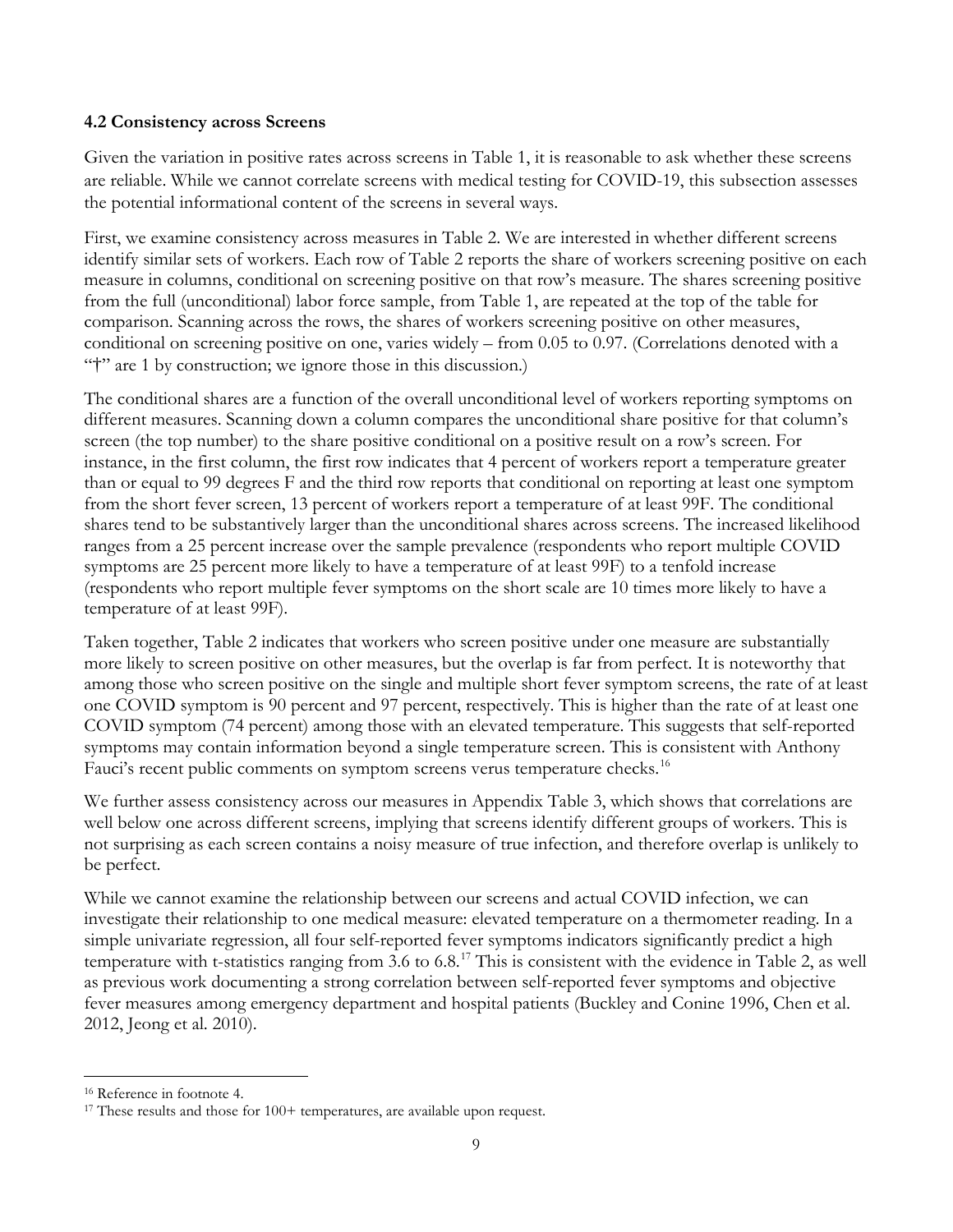As an additional check, we examine rates of elevated infection potential among those who are positive on our symptoms screens in the CIS We proxy for elevated infection potential in our CIS data using an indicator for very high temperature (100+) and using recent diagnosed COVID infection. Across the screens, roughly 1% to 10% of our sample reports elevated infection potential by one of our two proxies (tabulations available upon request). The median share is roughly 5%. This is close to the most recent rate of positive medical tests nationwide, as reported by the Harvard Global Health Initiative.[18](#page-10-0) It is difficult to get data on reasons for obtaining a COVID test, but it is likely that most Americans getting a COVID test have reason to suspect they may be ill, either because of their own symptoms or suspected exposure.[19](#page-10-1) Thus, on this dimension, respondents in the CIS reporting symptoms are roughly comparable to the population getting tested for COVID.

We can also use elevated temperature to explore false positives in other symptom screens. Screens with lower thresholds will tend to have higher false positive rates, flagging noninfectious people. For instance, consider deciding between thresholds of at least one or at least two reported symptoms using the short fever screen. The two-symptom threshold would pass a larger share of people as negative (97 percent) than the one-symptom threshold (90 percent). Of those with a positive flag with the one-symptom threshold, Table 2 indicates 13 percent have a high temperature (87 percent false positive rate). A positive flag on the twosymptom threshold is associated with a 40 percent chance of having a high temperature, or a 60 percent false positive rate. Hence, a larger share of the people flagged by the two-symptom threshold will have high temperature than flagged by the one-symptom threshold, so the latter has a higher false positive rate, but we cannot say what these rates are with respect to true COVID infection.

In Appendix Table 4, we show that all symptoms that comprise each screen are fairly equally reported, and no particular symptom disproportionately accounts for positive rates across measures. Consequently, screens that inquire about more symptoms tend to have higher positive rates than those that depend on fewer symptoms, and screens that ask about different sets of symptoms will identify different workers, even if the number of questions is the same.

Design effects are another potential source of divergence across different screens. We define design effects to be differences in responses due to the way questions are worded or where they are asked in the survey. Recall that the long symptom checklist is used to construct both the self-reported fever (long) screen and the COVID symptom screens. This checklist appears early in the survey and asks about 17 possible temporary illness symptoms, some of which are not associated with COVID or fever, with the order of items are randomized across subjects to avoid order effects. The self-reported fever symptoms (short) screen is constructed from a separate, 3-item fever specific checklist. This is asked later in the survey, and items are not randomized.

Table 1 shows that positive screen rates are much lower for self-reported fever using the short checklist compared to the long checklist.<sup>[20](#page-10-2)</sup> This pattern also applies to the one symptom that appears on both

<span id="page-10-0"></span> $\overline{\phantom{a}}$ <sup>18</sup> [https://globalepidemics.org/testing-targets/.](https://globalepidemics.org/testing-targets/) Accessed on 8/21/2020.

<span id="page-10-1"></span><sup>19</sup> Regular testing of asymptomatic individuals is still rare in the US.

<span id="page-10-2"></span><sup>&</sup>lt;sup>20</sup> Half our subjects take their own temperature before answering the short checklist, but we do not find substantively different responses to questions related to self-reported fever by whether respondents answered the thermometer-based question. It is therefore unlikely that lower positive rates on the short fever screen result from knowing one's actual temperature. Correlations across other screens are similar for respondents who do and don't take their own temperature. This suggests that thermometer screening may contain somewhat different information from self-reported symptoms. A related concern is attention effects. NORC did not find evidence consistent with low attention, such as checking yes to all items or many skips. Our main sample is also from the standing survey panel, in which respondents are presumably accustomed to taking surveys. We therefore discount traditional inattention effects on later survey questions as an explanation for this difference.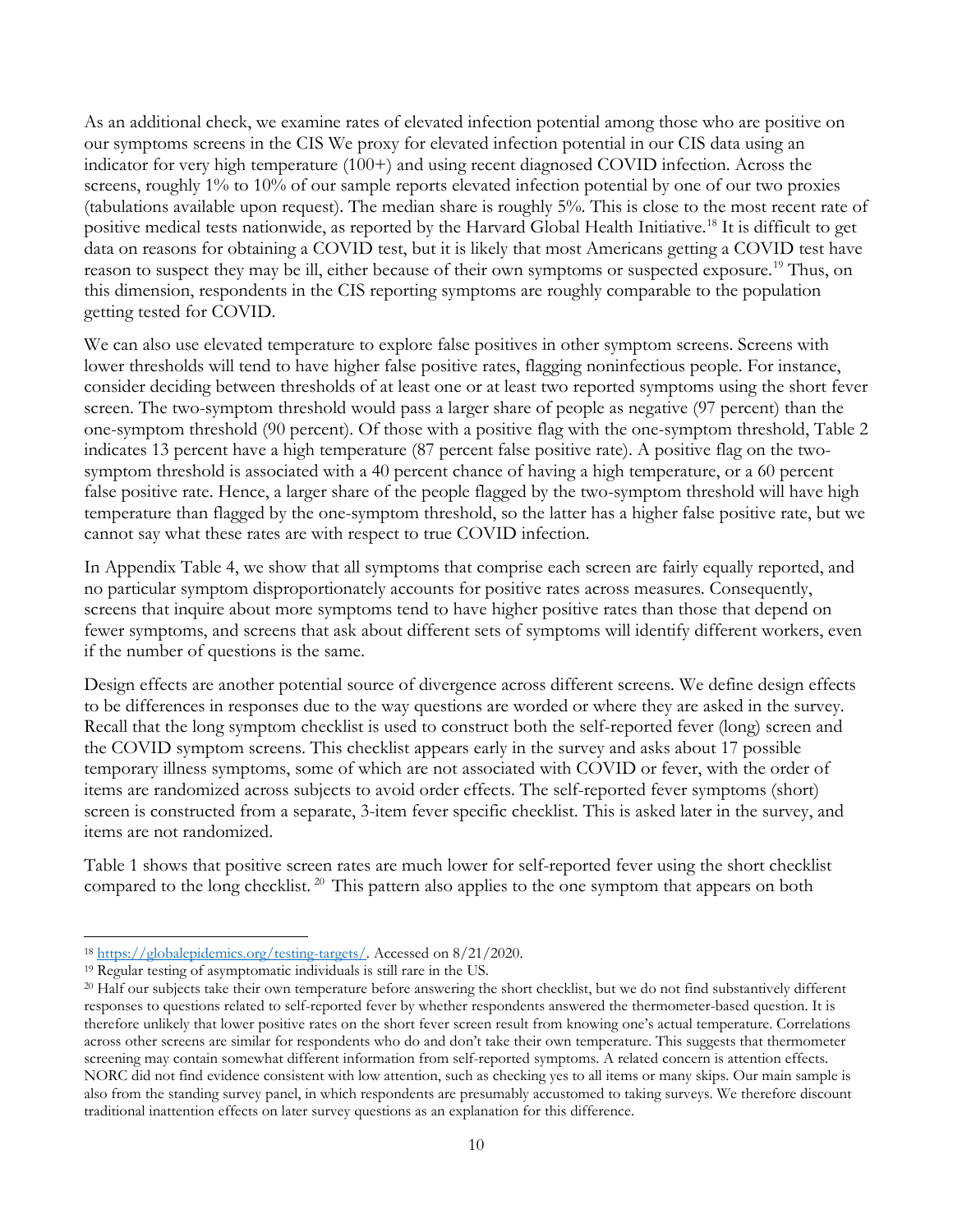checklists, the presence of chills.<sup>[21](#page-11-0)</sup> These differences suggest that survey design may influence rates of symptom reporting.. Differences in responses on the two sets of fever items could be due to differences across early and later survey questions, across similar questions worded differently, and across long, general checklists versus short, focused checklists.

We also explore whether the rate of self-reported symptoms changes over time. Time effects could be the result of both spurious and non-spurious factors. One possible spurious factor is salience: as individuals become more aware of symptoms associated with COVID and personal health, their symptom reporting may change. On the other hand, non-spurious time effects would arise if the screens are informative of underlying population infection rates, and if these rates are changing over time. The second set of rows in Table 1 show that week-by-week symptom rates are fairly stable for most screens, even as the share of respondents who have had a diagnosis of COVID in the household or who know someone who has died of the disease increase. This may be consistent with our data period, in which infection rates were relatively stable but cumulative cases were rising. However, the screens based on the short fever checklist are an exception; these show declining shares over time. We investigate the role of group and time effects in response rates in more detail in the next subsection.

# **4.3 Group effects, time effects, and the role of underlying health conditions**

Federal law prohibits employers from using workplace tools that have disparate impact (policies that appear to be group-neutral but disproportionately affect a protected group) across workers by race, ethnicity, gender, age, and health status.<sup>22</sup> The health and employment patterns seen over the course of the pandemic, in combination with the existing legal environment, make it crucial to examine whether screening measures disproportionately affect certain types of workers.

Disparate detection under symptom screening could lead to two sources of harm in the COVID environment. First, workers may be screened out of work for a period of time. If income supports and employment protection provide inadequate insurance, these workers will lose income and perhaps employment. Screens that systematically screen out particular groups at higher rates, regardless of underlying infection, will then generate disparate economic harm for these groups. On the other hand, screens that systematically miss symptomatic individuals in one group may expose workers in that group to a higher risk of infection. This health harm would be disproportionate if workers tend to be concentrated in particular occupations or establishments with high levels of within-group interaction, such as meat-packing plants.

There are reasons to be concerned about disparate harms. Coronavirus case rates are higher among Black and Hispanic Americans than non-Hispanic whites (CDC 2020c). In addition, between January and June 2020, employment rates among Black Americans fell by 2.1 percentage points more and Hispanic Americans by 2.9 percentage points more than white Americans. This raises the question of whether these

<span id="page-11-0"></span> $\overline{\phantom{a}}$ <sup>21</sup> In additional analysis, we find a correlation of about 0.2 between the chills item responses on the long and short symptom checklists. The correlation is stable across demographic groups. Overall responses rates are similar on the two checklists, so lower rates of symptom reporting on the later list is not due to item non-response.<br><sup>22</sup> Health status includes disability and genetic information, which may include immunity status.

<span id="page-11-1"></span>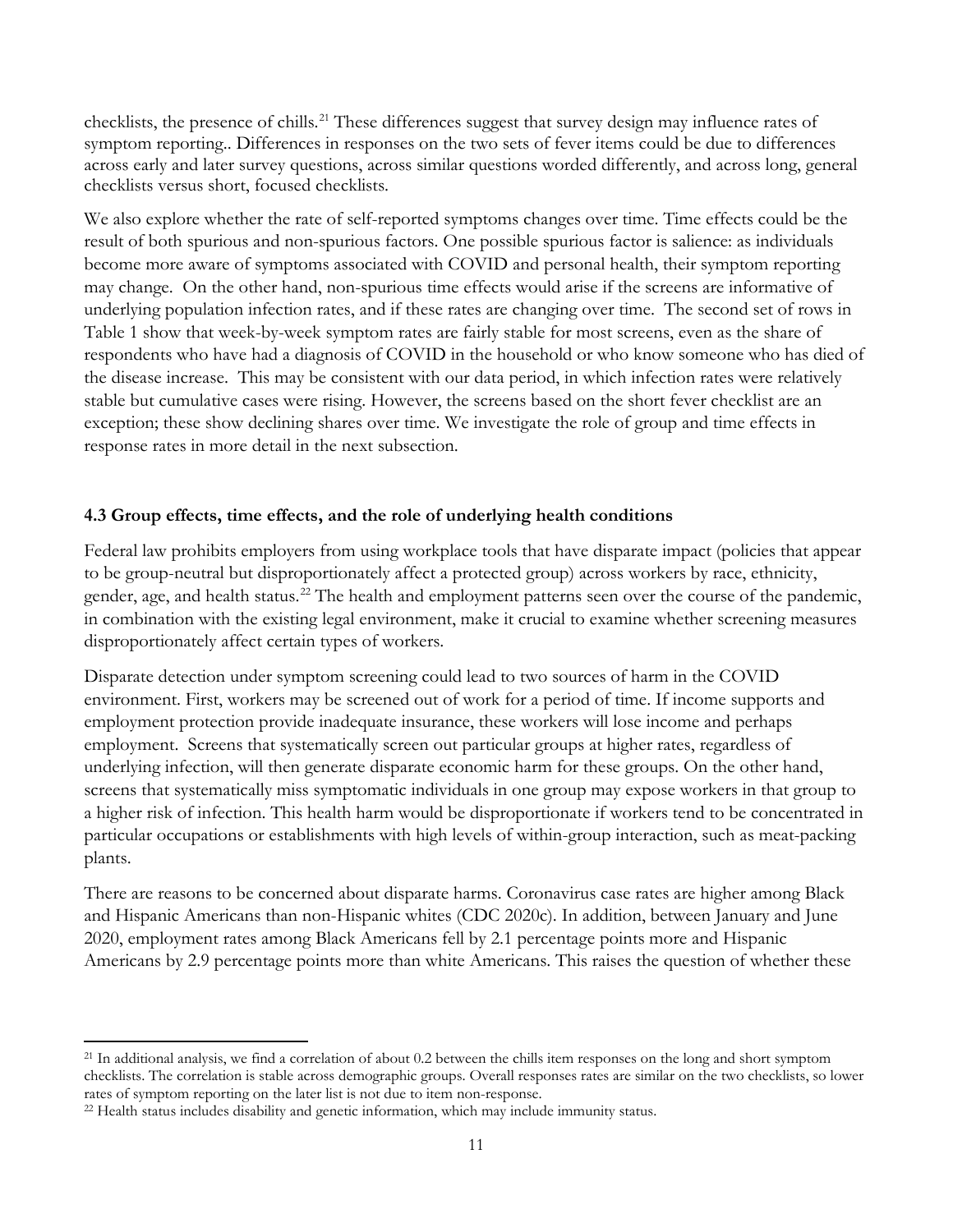groups would face higher rates of positive symptom screens under widespread workplace screening, potentially exacerbating the unequal employment consequences of COVID-19.

In addition to differences in underlying infection rates, groups may differ in how they perceive or report symptoms, leading to group effects in the level of positive screens that may be independent of variation in infection rates. The medical literature on cross-race differences in symptom reporting finds generally mixed evidence on this, with some studies documenting substantial cross-race differences in reporting and others finding no differences.<sup>23</sup> Hence, it is difficult to say whether one should expect group differences in symptom reporting a priori.

In the CIS data, Table 1 suggests that self-reported symptoms do not always move consistently with selfreported experiences with coronavirus or caseload data. Consistent with caseload data, Black and Hispanic respondents are more likely than non-Hispanic whites to report having a confirmed COVID case in their household, as are lower-income households. At odds with confirmed caseload patterns, however, Black and Hispanic respondents are less likely than white respondents to report experiencing any COVID-related symptom in the past week. Younger people are more likely to report experiencing a COVID symptom, but are not more likely to have a confirmed case in their household and are less likely to know someone who has died of the disease. These patterns suggest there may be group-specific level effects in symptom reporting independent of a group's COVID infection intensity.

To further investigate potential group reporting effects, we regress our screen indicators on a broad set of individual characteristics. Specifically, we regress our indicators on race, ethnicity, gender, and age. We then add controls for marital status, presence of children, income, and population density in the county of residence. Finally, we add covariates reflecting current health status, including indicators for a COVID diagnosis in the household or experience with a COVID death, as well as measures of longer-term health, including our indicator for 2+ risk factors for severe COVID and an indicator for poor or fair overall health. We also include survey week dummy variables to allow for time effects in reporting.

Table 3 reports results from our most comprehensive specification, since results are robust to the set of covariates included. [24](#page-12-1) Overall, we find evidence that groups differ in their rates of measured and reported symptoms. We begin by examining whether positive screens are associated with race/ethnicity, gender, or age. We find that race and ethnicity do not predict whether someone has a temperature of at least 99 degrees. Women and younger workers are more likely to report a high temperature, but only when income, household structure, and urbanity are excluded (column 1).

The next four columns show results for self-reported fever using our four versions of this screen. Protected demographics are not predictive of screens that require at least one symptom on either the short or long fever checklists (columns 2 and 3, respectively), but they do predict having at least two symptoms on both lists. Non-Hispanic Blacks and Hispanics are each less likely than non-Hispanic whites to report having at least two fever symptoms while members of other racial and ethnic groups are equally likely as whites to flag positive on the short list but more likely on the long list (columns 4 and 5). Women are more likely to report

 $\overline{\phantom{a}}$ 

<span id="page-12-0"></span><sup>&</sup>lt;sup>23</sup> Some studies of self-reported symptom reporting find lower reported symptom burden among Black respondents, although this is not present in all studies of demographic differences in symptom reporting (Schnall et al. 2018). This seems to depend in part on the symptoms under study, e.g. HIV symptoms versus asthma symptoms, and possibly also samples.

<span id="page-12-1"></span><sup>24</sup> In additional results, patterns are robust to including week dummies to assess time effects in reporting.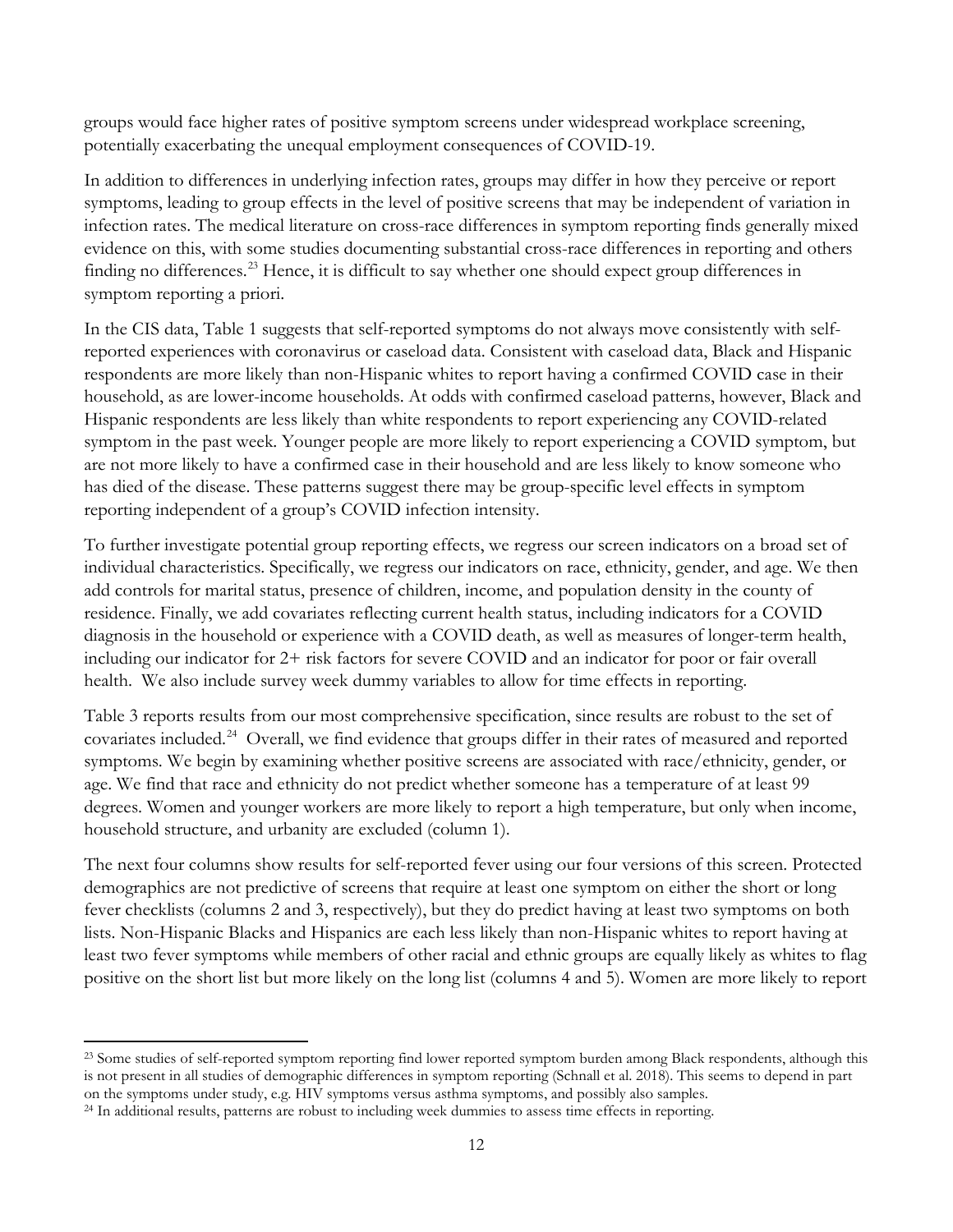two or more fever symptoms than men, especially on the short list. Similarly, young workers are more likely to report two or more fever symptoms than older workers on the short list.

Screens based on COVID-symptom lists, rather than fever symptoms, show similar results. Again, Black and Hispanic workers are less likely and women and younger workers more likely to screen in. Higherincome households are less likely to screen positive, but these differences are only significant for fever and multiple short fever or COVID symptoms. This pattern could reflect reduced illness among those with a greater ability to work from home (Dingel and Nieman 2020).

We next turn to the question of how underlying health status – temporary or permanent – relates to the likelihood of screening positive. Panel (d) reports coefficients on the health status covariates. The first of these is an indicator for a COVID diagnosis in the household, another measure of elevated infection risk in the absence of COVID infection information for individuals. Like a thermometer reading, a COVID diagnosis is a measure of infection risk that is independent of subjective symptom reporting. We also include a measure for a COVID death among friends and family, which may indicate the spread of COVID in one's close circle. Finally, we include measures of self-reported general health and for risk of severe COVID infection. While each of these measures may vary across the demographic groups in the preceding panels, results in those panels are not sensitive to their inclusion.

We find that workers with a COVID diagnosis in the home are significantly more likely to have positive screen across all measures. Point estimates, while large, are far below one, as expected since COVID does not always infect all members in a household or appear as a symptomatic case. In contrast, COVID mortality in one's close circle is not predictive of positive screens.

Workers with multiple high-risk conditions and those in fair/poor health represent an additional challenge for employers. In Appendix Table 1, we show that these groups are large: one-tenth of the workforce reports being in fair or poor health and almost one-fifth (17 percent) has at least two characteristics that place them at high-risk for severe COVID as defined by the CDC.<sup>[25](#page-13-0)</sup> This is close to an estimate using 2018 data, that found about one-fourth of U.S. workers have at least one underlying health condition that make the risks and consequences of COVID particularly severe (Kaiser Family Foundation 2020). Our data indicate that they are more likely to screen positive on workplace screens, although the thermometer readings are not significant for any of these groups. Designing workplace policies that protect such workers in the face of their greater vulnerability and higher symptom screening rates will be a challenge.

Figure 2 repeats this analysis for each racial/ethnic, gender, and age subsample separately and plots the resulting coefficients on having a COVID diagnosis in the household.The plots show that a COVID diagnosis in the home elevates the likelihood of a positive symptom screen across all screens and all demographic subsamples. This suggests that the group effects identified in estimates using the pooled data (Table 3) are driven by underlying group differences in reporting rather than differential exposure to COVID.

Finally, we use the CIS geographic subsamples to explore whether local variation in COVID caseloads or death rates contributes to the group-level differences we observe. If there are group-specific level effects in

 $\overline{\phantom{a}}$ 

<span id="page-13-0"></span><sup>25</sup> [https://www.cdc.gov/coronavirus/2019-ncov/need-extra-precautions/people-with-medical](https://www.cdc.gov/coronavirus/2019-ncov/need-extra-precautions/people-with-medical-conditions.html?CDC_AA_refVal=https%3A%2F%2Fwww.cdc.gov%2Fcoronavirus%2F2019-ncov%2Fneed-extra-precautions%2Fgroups-at-higher-risk.html)[conditions.html?CDC\\_AA\\_refVal=https%3A%2F%2Fwww.cdc.gov%2Fcoronavirus%2F2019-ncov%2Fneed-extra](https://www.cdc.gov/coronavirus/2019-ncov/need-extra-precautions/people-with-medical-conditions.html?CDC_AA_refVal=https%3A%2F%2Fwww.cdc.gov%2Fcoronavirus%2F2019-ncov%2Fneed-extra-precautions%2Fgroups-at-higher-risk.html)[precautions%2Fgroups-at-higher-risk.html.](https://www.cdc.gov/coronavirus/2019-ncov/need-extra-precautions/people-with-medical-conditions.html?CDC_AA_refVal=https%3A%2F%2Fwww.cdc.gov%2Fcoronavirus%2F2019-ncov%2Fneed-extra-precautions%2Fgroups-at-higher-risk.html) Note: This page is frequently updated.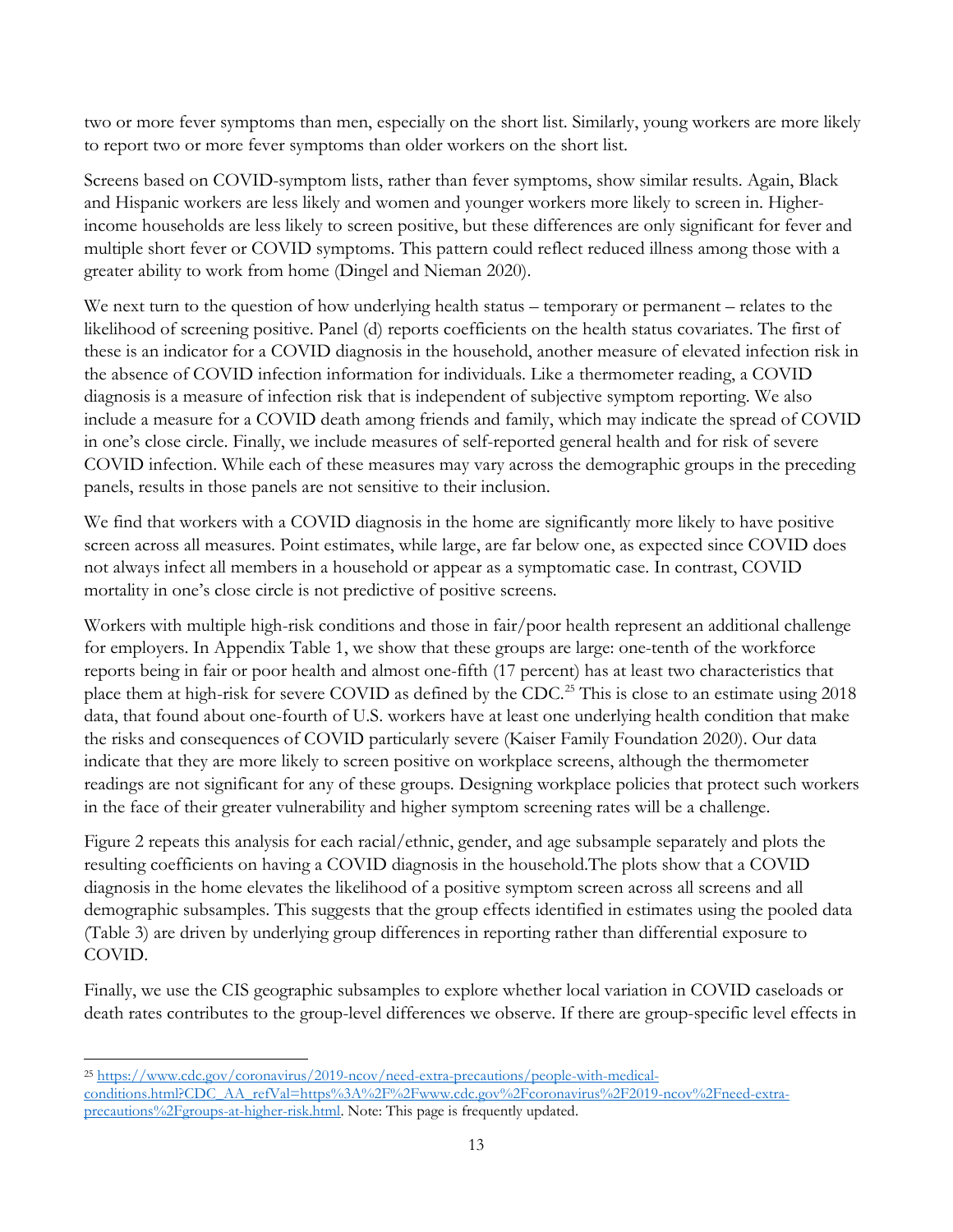how screening questions are answered, so that Black and Hispanic respondents are less likely to report symptoms, controlling for cases may make the coefficients on racial and ethnic groups *more* negative as these groups have tended to have higher case rates. However, Appendix Table 5 shows the coefficients on race and ethnicity are stable when including information on per-capita caseloads. Turning to the coefficients on per-capita cases, Appendix Table 5 also shows a weak relationship between cases and screens. There are at least two plausible explanations for this pattern: first, testing capacity was still ramping up in the US during the data collection period, or second, the relationship between symptom reports and infection rates is weak in small samples. Results using the current per capita death rate show similar patterns.

# **5. Policy Discussion and Conclusion**

The self-reported symptom and fever screens we examine are likely to be a central part of businesses' reopening plans for both legal and practical reasons. This paper provides the first empirical work exploring the incidence and properties of likely workplace screening devices.

These tools present tradeoffs and equity considerations. First, each screen we considered would likely identify a large share of the workforce as high-risk on any given day, limiting the number of people who might be allowed to attend work. Our analysis shows that both the number of symptom inputs and the threshold matters: all else equal, screens that enquire about more symptoms will screen out more workers than shorter screens, and screens that require multiple affirmative symptoms will screen out fewer workers than those requiring a single positive symptom.

Second, we find that the survey design, the number of symptoms, and types of symptoms asked will screen out different individuals. Related to this, employers will likely have to contend with equity considerations, as demographic groups report symptoms at different rates, even after accounting for differential likely COVID exposure. We find that some groups – women, younger workers, and non-Hispanic whites – report multiple symptoms at higher rates than men, older workers, Black, and Hispanic workers, even after accounting for differences in likely COVID exposure, income, and household structure.

Our evidence indirectly suggests that the value of these screens for identifying individuals with active COVID is likely to be low. Positive screen rates are much higher than actual infection rates, and local case rates are not predictive of positive screens. However, these findings do not necessarily imply that employers should do away with workplace health screens. First, other research finds that when workers can stay home when ill, overall flu infection rates fall (Pichler et al. 2020). Hence, when symptomatic workers stay home, fewer other workers fall ill from COVID or other infectious diseases. Daily symptom screening may help encourage use of sick leave for any symptomatic workers and thereby contribute to reduced transmission of COVID. Also, regular workplace COVID symptom screening might encourage individuals to seek out medical testing if such testing is not readily available from their employer. Despite spiking cases this summer, testing rates began to fall in many states. Health officials have urged the public to continue getting medically tested if they have reason to be concerned they have COVID. Workplace symptom screening might reinforce this message.

Applying our findings to the workplace setting raises additional considerations. In the CIS survey setting, respondents have no incentives to misreport symptoms. In contrast, workplace screening policies may tie one's income, employment, and health insurance to one's responses, so respondents face incentives to answer strategically rather than truthfully. Weakening the link between individual responses and individual economic consequences reduces incentives to strategically misreport. This de-coupling could be achieved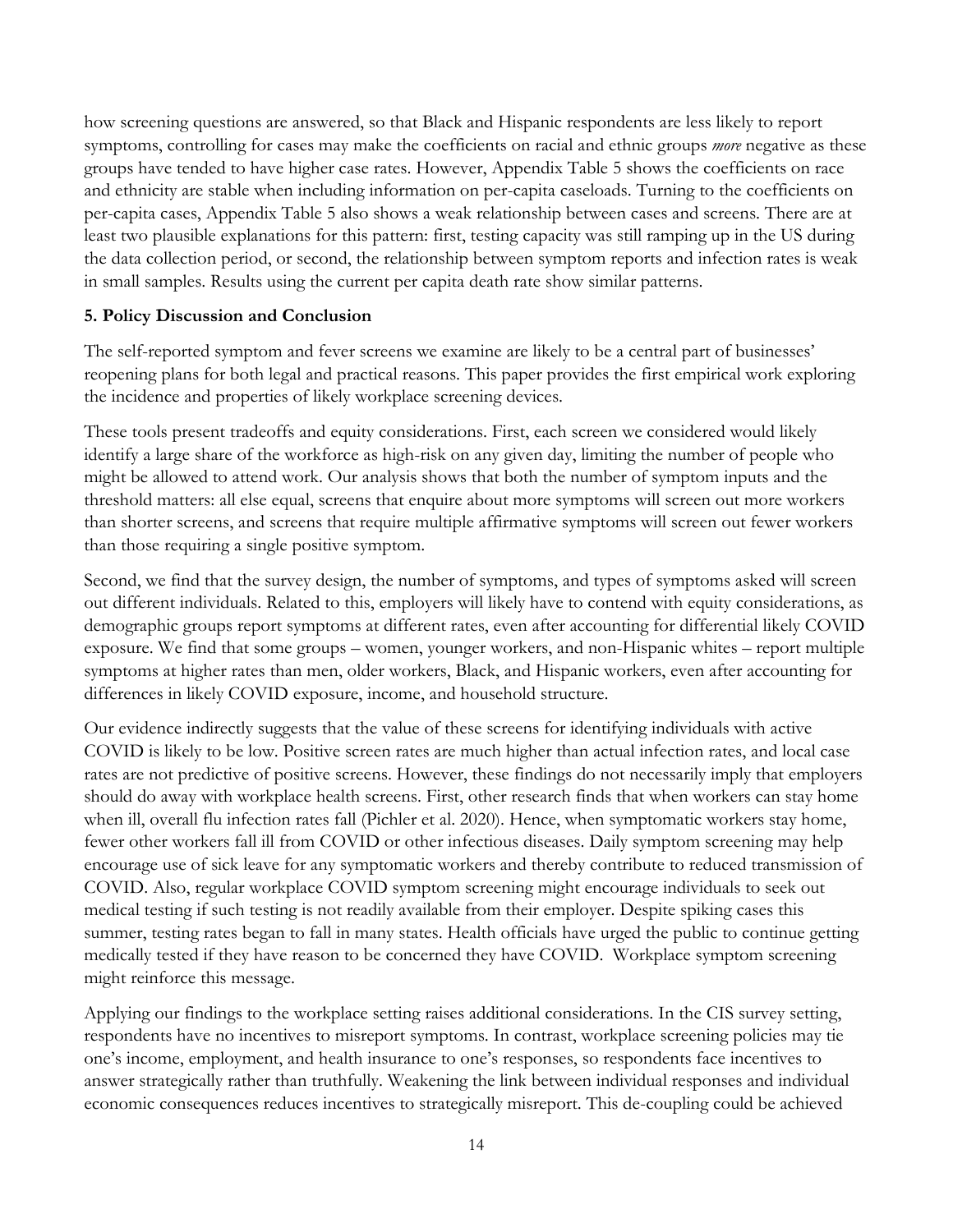with complementary policy responses or screen design considerations. On the policy side, paid sick leave and employment protection for diagnostic absences promotes truthfulness by ensuring a worker's economic security does not depend on reported symptoms. Employers could also consider group-level precautions that escalate if large shares of workers report symptoms, or tying decisions to group average or pooled testing responses, rather than individual responses. While group-level strategies decouple consequences from individual reports, these types of screens are relatively blunt instruments that mis-assign more individuals to work (false negatives) or home (false positives).

Our analysis offers guidance for employers, although data limitations and symptom patterns that vary across cases preclude us from developing an optimal symptom screening procedure that is feasible at a large scale. First, employers should expect substantial rates of affirmative symptom reporting. Infrequent symptom reporting could indicate non-truthful reporting. Second, some screens yield robust group differences (multiple symptoms, COVID symptoms, or targeted fever checklist), while others do not significantly differ by group (temperature checks or a single fever symptom from a long checklist). Finally, employers may use this information to inform a tradeoff between screens that may have a higher false negative rate (e.g. temperature checks alone) but fewer disparities in detection, versus a lower false negative rates (temperature checks plus COVID symptom screens) but more disparities. If case rates are surging in a firm's area, or if the firm has known cases, it may make sense to screen more intensively at the risk of more and uneven false positives.

Regardless of the screens implemented, employers should monitor screening information to ensure reasonable and equitable treatment. As Jones et al. (2019) show, universal employee health programs may not always work as intended. Follow up is particularly critical in the case of workplace COVID screening, since screens that do too much or too little are both damaging.

In the absence of universal, near-daily COVID testing, employers instead will need to rely on measures that are predictive of likely COVID diagnosis. Regular symptom screening is a readily available technology for this. Our analysis shows that the design of these screens, including the number and types of questions affects how many, and which, workers screen positive.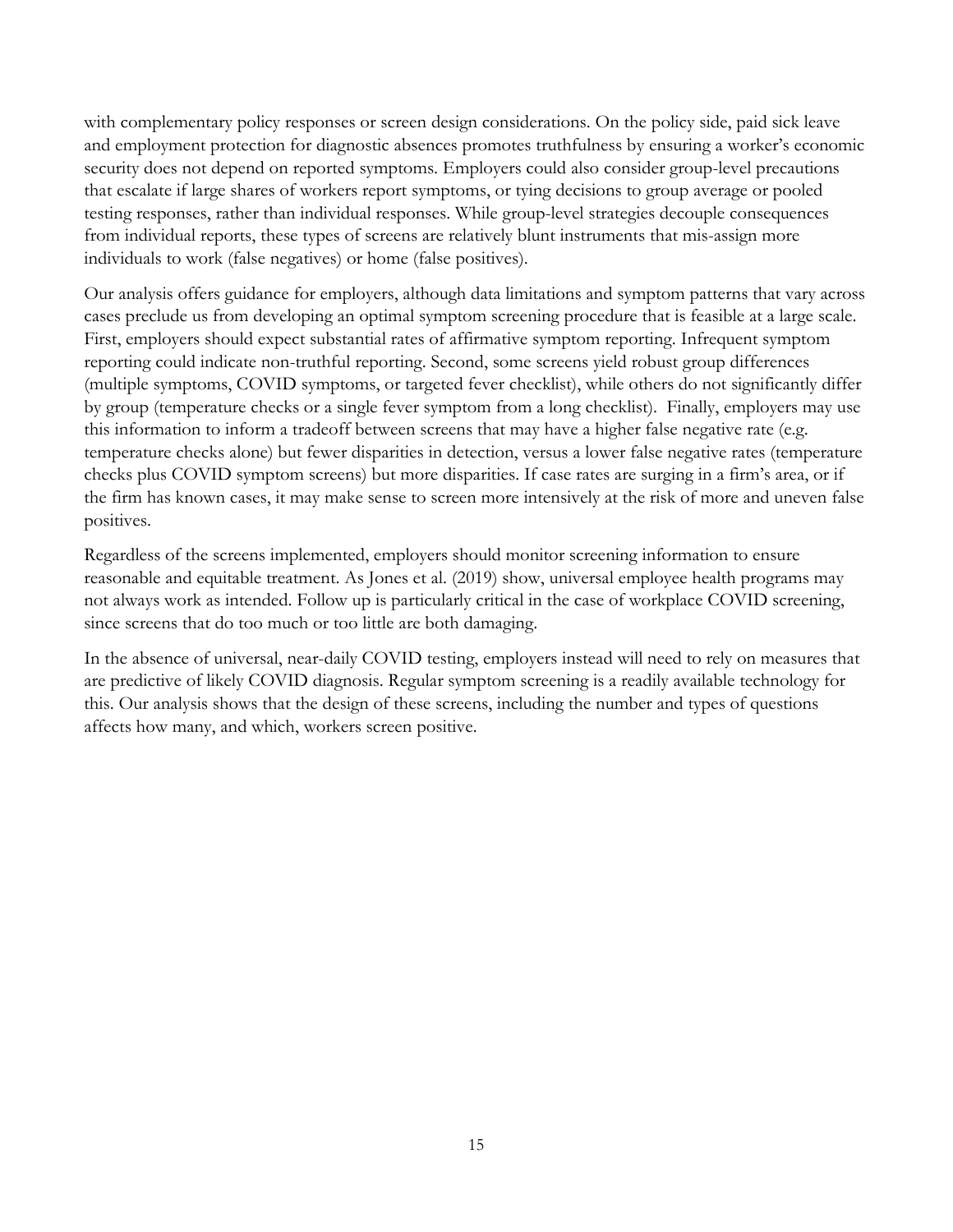#### **References**

Acemoglu, Daron, Victor Chernozhukov, Iván Werning, and Michael D. Whinston. "Optimal targeted lockdowns in a multigroup SIR model." NBER Working Paper 27102 (2020).

American Staffing Association, "Most Employees Satisfied with Covid-19 Return-to-Work Plans." July 16, 2020. [https://americanstaffing.net/posts/2020/07/16/covid-19-return-to-work-plans/.](https://americanstaffing.net/posts/2020/07/16/covid-19-return-to-work-plans/) Accessed August 2, 2020.

Augenblick, Ned, Jonathan Kolstad, Ziad Obermeyer, and Ao Wang. 2020. "Group Testing in a Pandemic: The Role of Frequent Testing, Correlated Risk, and Machine Learning." *NBER Working Paper #27457.*

Autor, David and David Scarborough. 2008. "Does Job Testing Harm Minority Workers? Evidence from Retail Establishments" *Quarterly Journal of Economics*. 123(1): 219-277.

Baqaee, David, Emmanuel Farhi, Michael Mina, and James H. Stock. "Policies for a second wave." (2020). Brookings Papers on Economic Activity.

Baratloo, Alireza, Mostafa Hosseini, Ahmed Negida, Gehad El Ashal. 2015. "Part 1: Simple Definition and Calculation of Accuracy, Sensitivity, and Specificity." *Emergency (Tehran).* 3(2): 48-49.

Buckley, Robert G., and Melanie Conine. "Reliability of subjective fever in triage of adult patients." Annals of emergency medicine 27, no. 6 (1996): 693-695.

Center for Disease Control and Prevention. "Symptoms of Coronavirus." May 2020. [https://www.cdc.gov/coronavirus/2019](https://www.cdc.gov/coronavirus/2019-ncov/symptoms-testing/symptoms.html) [ncov/symptoms-testing/symptoms.html.](https://www.cdc.gov/coronavirus/2019-ncov/symptoms-testing/symptoms.html) Accessed 1 July 2020.

Center for Disease Control and Prevention. "Influenza Positive Tests Reported to CDC by U.S. Clinical Laboratories, 2019-2020 Season." August 2020. [https://www.cdc.gov/flu/weekly/weeklyarchives2019-2020/data/whoAllregt\\_cl32.html.](https://www.cdc.gov/flu/weekly/weeklyarchives2019-2020/data/whoAllregt_cl32.html) Accessed 18 August 2020.

Centers for Disease Control and Prevention. 2020. "COVID-19 Hospitalization and Death by Race/Ethnicity." Updated August 18, 2020. Available at [https://www.cdc.gov/coronavirus/2019-ncov/covid-data/investigations-discovery/hospitalization-death](https://www.cdc.gov/coronavirus/2019-ncov/covid-data/investigations-discovery/hospitalization-death-by-race-ethnicity.html)[by-race-ethnicity.html](https://www.cdc.gov/coronavirus/2019-ncov/covid-data/investigations-discovery/hospitalization-death-by-race-ethnicity.html) 

Chen, Shey-Ying, Yee-Chun Chen, Wen-Chu Chiang, Hsiang-Chi Kung, Chwan-Chuen King, Mei-Shu Lai, Wei-Chu Chie, Shyr-Chyr Chen, Wen-Jone Chen, and Shan-Chwen Chang. "Field performance of clinical case definitions for influenza screening during the 2009 pandemic." The American journal of emergency medicine 30, no. 9 (2012): 1796-1803.

Dingel, Jonathan I., and Brent Neiman. *How many jobs can be done at home?*. No. w26948. National Bureau of Economic Research, 2020.

Ferguson, Neil M., Derek AT Cummings, Christophe Fraser, James C. Cajka, Philip C. Cooley, and Donald S. Burke. "Strategies for mitigating an influenza pandemic." *Nature* 442, no. 7101 (2006): 448-452.

Gostin, Lawrence, et al. "Public health strategies for pandemic influenza: ethics and the law." *Jama* 295, no. 14 (2006): 1700-1704.

Jeong, Ina, Chang-hoon Lee, Deog Kyeom Kim, Hee Soon Chung, and Sang Won Park. "Mild form of 2009 H1N1 influenza infection detected by active surveillance: implications for infection control." American journal of infection control 38, no. 6 (2010): 482-485.

Johns Hopkins University of Medicine. "Testing Trends Toolkit." Coronavirus Resource Center, Testing Hub. (2020). [https://coronavirus.jhu.edu/testing/tracker/overview. Accessed 25 July 2020.](https://coronavirus.jhu.edu/testing/tracker/overview.%20Accessed%2025%20July%202020) 

Jones, Damon, David Molitor and Julien Reif. 2019. "What Do Workplace Wellness Programs Do? Evidence from the Illinois Workplace Wellness Study." *Quarterly Journal of Economics*. 134(4): 1747-1791.

Kaiser Family Foundation. "Adults at Higher Risk of Serious Illness if Infected with Coronavirus." (2020). [https://www.kff.org/other/state-indicator/adults-at-higher-risk-of-serious-illness-if-infected-with-](https://www.kff.org/other/state-indicator/adults-at-higher-risk-of-serious-illness-if-infected-with-coronavirus/?currentTimeframe=0&sortModel=%7B%22colId%22:%22Location%22,%22sort%22:%22asc%22%7D)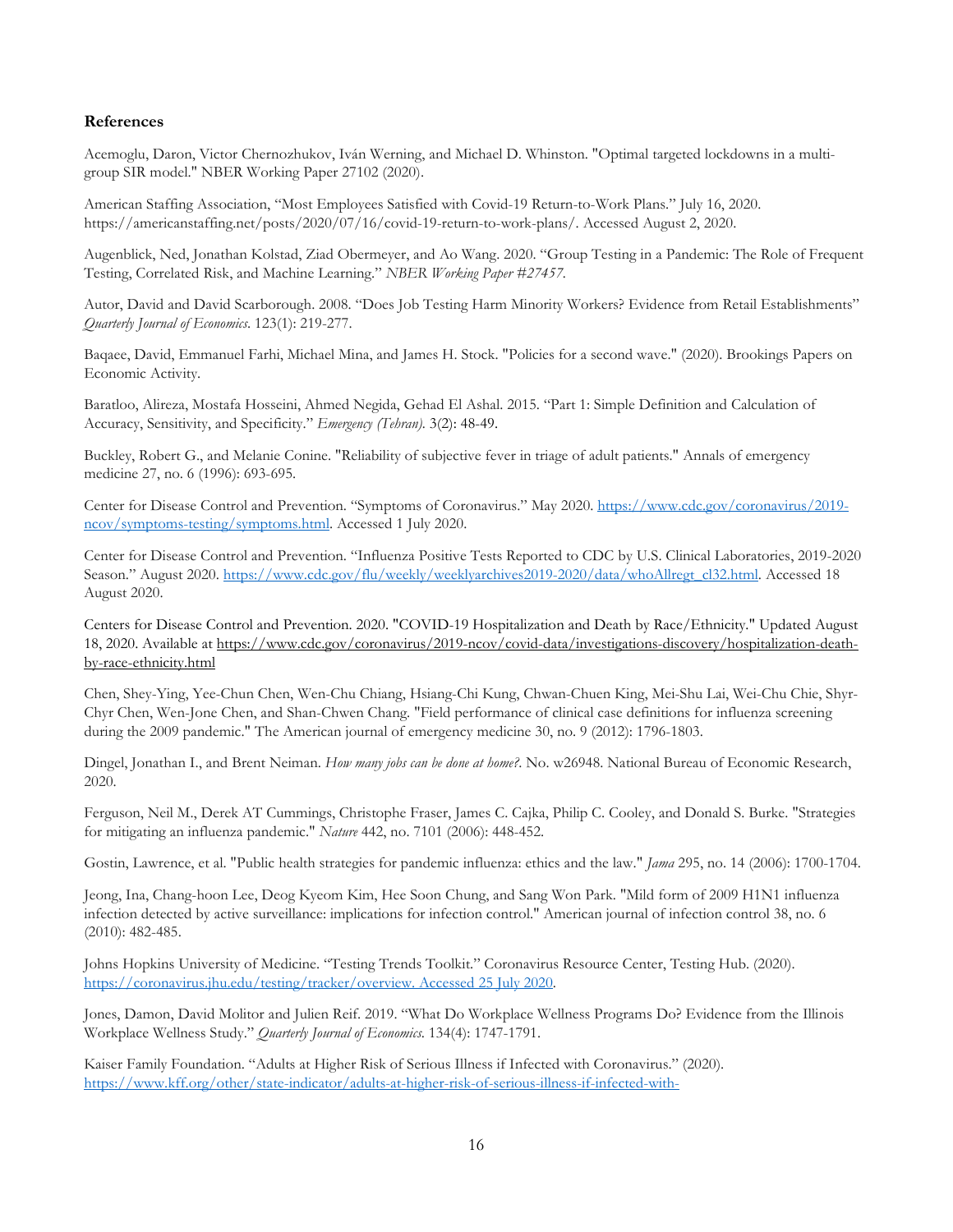[coronavirus/?currentTimeframe=0&sortModel=%7B%22colId%22:%22Location%22,%22sort%22:%22asc%22%7D.](https://www.kff.org/other/state-indicator/adults-at-higher-risk-of-serious-illness-if-infected-with-coronavirus/?currentTimeframe=0&sortModel=%7B%22colId%22:%22Location%22,%22sort%22:%22asc%22%7D) Accessed 25 July 2020.

Kelso, Joel K., George J. Milne, and Heath Kelly. "Simulation suggests that rapid activation of social distancing can arrest epidemic development due to a novel strain of influenza." *BMC public health* 9, no. 1 (2009): 117.

Larremore, Daniel B., Bryan Wilder, Evan Lester, Soraya Shehata, James M. Burke, James A. Hay, Milind Tambe, Michael J. Mina, and Roy Parker. "Test sensitivity is secondary to frequency and turnaround time for COVID-19 surveillance." medRxiv (2020).

Mohapatra, Seema. "Why COVID-19 Immunity Passports May Violate US Law." *The Conversation*. May 27.2020.

Parker-Pope, Tara. 2020. "The Many Symptoms of Covid-19." *New York Times* (5 August 2020).

Phelan, Alexandra. 2020. "COVID-19 immunity passports and vaccination certificates: scientific, equitable, and legal challenges." *The Lancet*. Comment. 395(May 23): 1595-1598.

Pichler, Stefan, Katherine Wen, Nicholas R. Ziebarth. 2020. "Positive Health Externalities of Mandating Paid Sick Leave." *Working paper*, *REPEC.*

Pradhan, Rachana. "As Problems Grow With Abbott's Fast COVID Test, FDA Standards Are Under Fire." Kaiser Health News. (22 June 2020).

Qualls N, Levitt A, Kanade N, et al. Community Mitigation Guidelines to Prevent Pandemic Influenza — United States, 2017. MMWR Recomm Rep 2017;66(No. RR-1):1–34.

Schnall, Rebecca, Karolynn Siegel, Haomiao Jia, Susan Olender, and Sabina Hirshfield. 2018. "Racial and Socioeconomic Disparities in the Symptom Profile of Persons Living with HIV." *AIDS Care*. 30(6): 774-783.

Sudre, Carole H. et al. Symptom clusters in Covid19: A potential clinical prediction tool from the COVID Symptom study app (2020) medRxiv

Test and Trace. "What U.S. States are Ready to Test and Trace Today?[" https://testandtrace.com/state-data/.](https://testandtrace.com/state-data/) Accessed 27 July 2020.

Volz, Matt and Phil Galewitz. "As Long Waits for Results Render COVID Tests 'Useless,' States Seek Workarounds." Kaiser Health News. (23 July 2020).<https://khn.org/news/states-search-for-ways-to-deal-with-covid-19-testing-backlogs/>

World Health Organization (WHO). "Non-pharmaceutical public health measures for mitigating the risk and impact of epidemic and pandemic influenza." ISBN: 978-92-4-151683-9 (2019). [https://www.who.int/influenza/publications/public\\_health\\_measures/publication/en/.](https://www.who.int/influenza/publications/public_health_measures/publication/en/) Accessed 1 July 2020.

Wozniak, Abigail. 2015. "Discrimination and the Effects of Drug Testing on Black Employment." *Review of Economics and Statistics*. 93(7): 548-566.

Wozniak, Abigail. Disparities and Mitigation Behavior during COVID-19. No. 32. Federal Reserve Bank of Minneapolis, 2020.

Wozniak, Abigail, Joe Willey, Jennifer Benz, and Nick Hart. 2020. COVID Impact Survey: Version 2[dataset]. Chicago, IL: National Opinion Research Center, 2020.

U.S. Bureau of Labor Statistics. "Supplemental data measuring the effects of the coronavirus (COVID-19) pandemic on the labor market.[" https://www.bls.gov/cps/effects-of-the-coronavirus-covid-19-pandemic.htm.](https://www.bls.gov/cps/effects-of-the-coronavirus-covid-19-pandemic.htm) Retrieved 30 July 2020.

U.S. Equal Employment Opportunity Commission. 2020. "What You Should Know about COVID-19 and the ADA, the Rehabilitation Act, and Other EEO Laws." Technical Assistance Questions and Answers, June 17, 2020. [https://www.eeoc.gov/wysk/what-you-should-know-about-covid-19-and-ada-rehabilitation-act-and-other-eeo](https://www.eeoc.gov/wysk/what-you-should-know-about-covid-19-and-ada-rehabilitation-act-and-other-eeo-laws?utm_content=&utm_medium=email&utm_name=&utm_source=govdelivery&utm_term)[laws?utm\\_content=&utm\\_medium=email&utm\\_name=&utm\\_source=govdelivery&utm\\_term=](https://www.eeoc.gov/wysk/what-you-should-know-about-covid-19-and-ada-rehabilitation-act-and-other-eeo-laws?utm_content=&utm_medium=email&utm_name=&utm_source=govdelivery&utm_term)

U.S. Occupational Health and Safety Administration. 2020. "Guidance on Returning to Work." OSHA 4045-06 2020.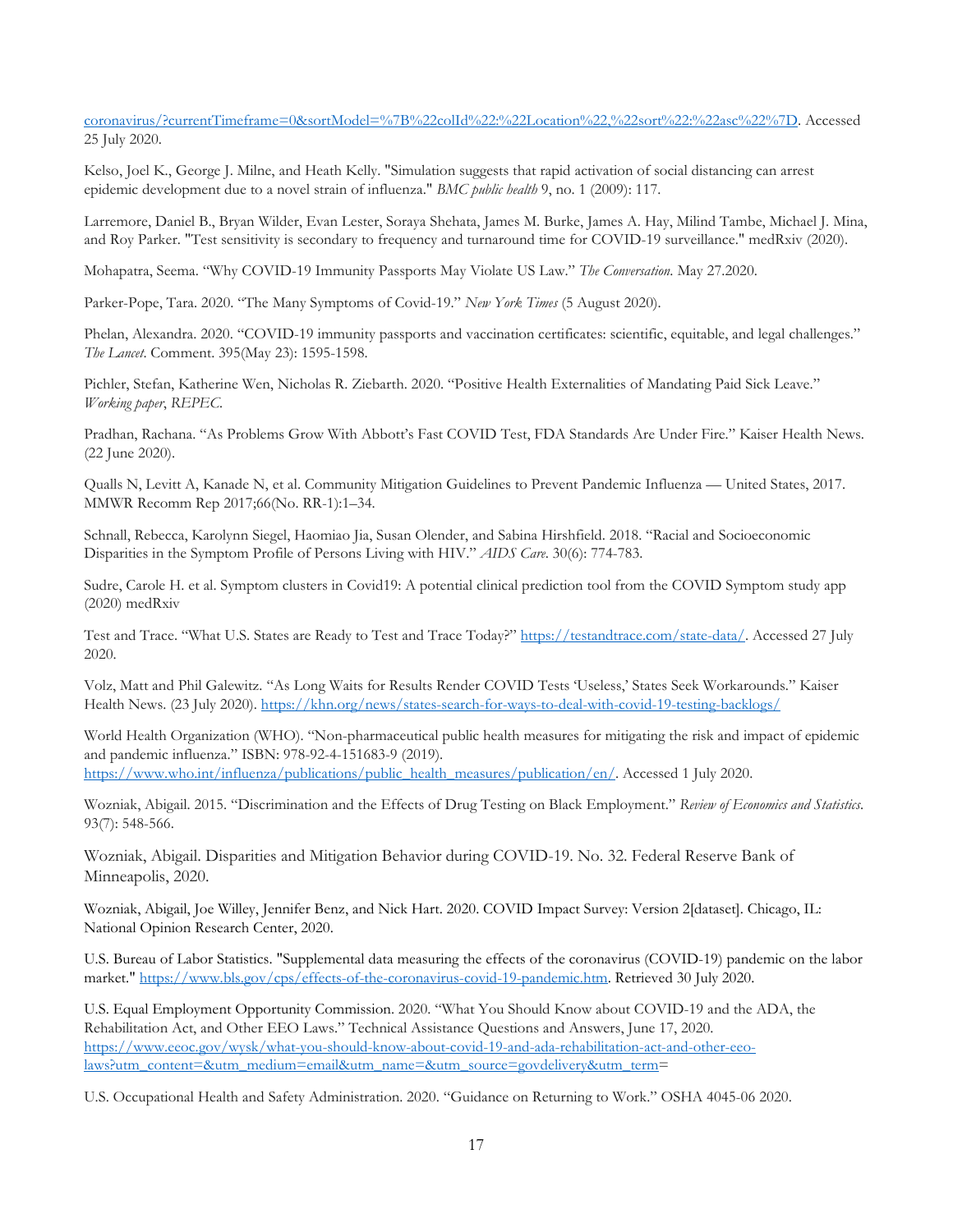

# **Figure 1: Not at Work Due to Coronavirus or Possible Infection**

Notes: Census Household Pulse Survey data, weeks 1 through 12, spanning April 23 through July 21, 2020. Labor force participation approximated from "reasons not at work last week."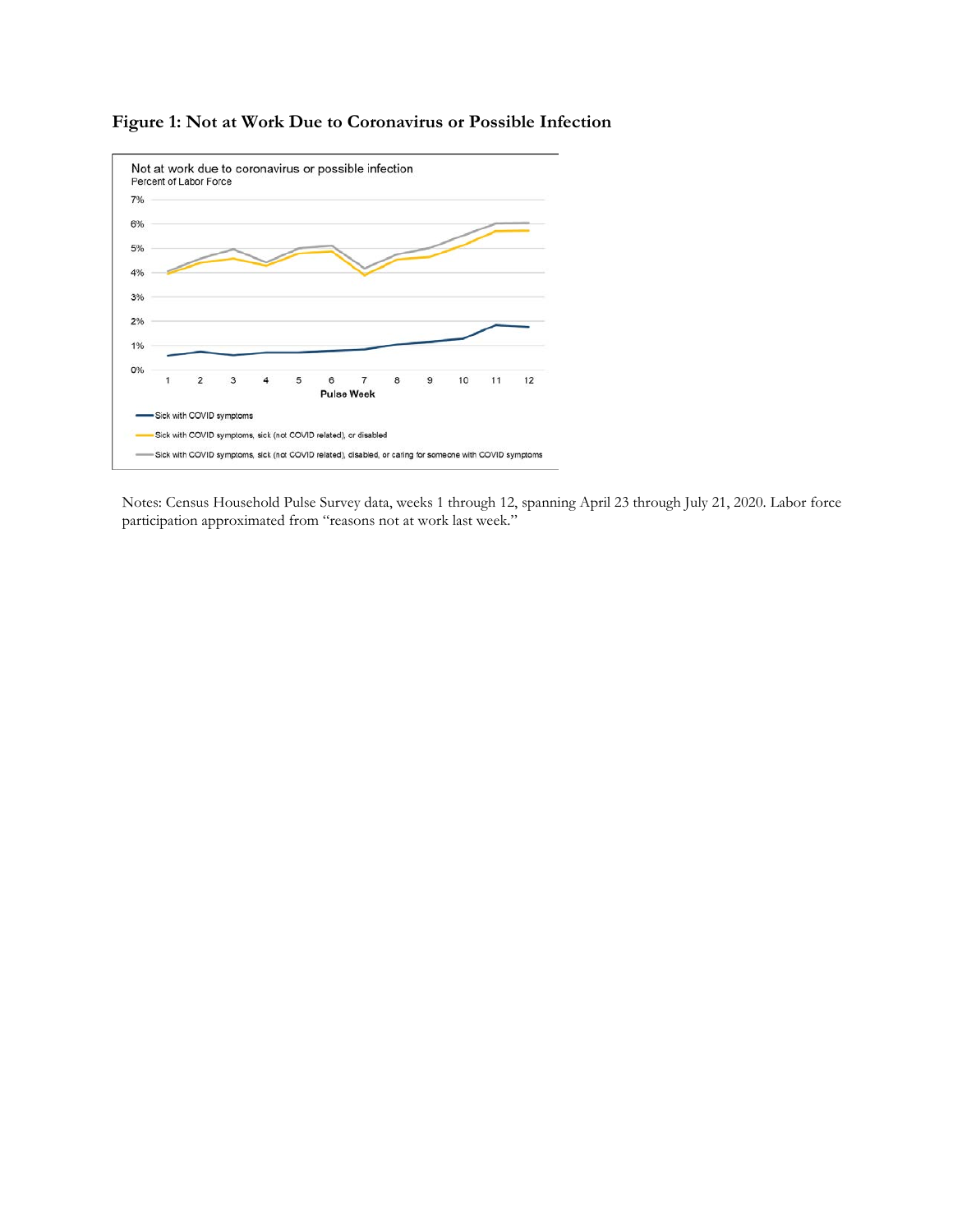### **Figure 2: Effect of household COVID diagnosis on positive screen rates by worker characteristics**



Notes: Each figure plots the coefficients of having a COVID diagnosis in one's household on the probability of receiving a positive flag under that subfigure's screen by demographic group. All values are evaluated at sample means. Source: CIS weeks 1-3, sample limited to labor market participants from the national sample. Missing point estimate indicates insufficient data to estimate for that subgroup.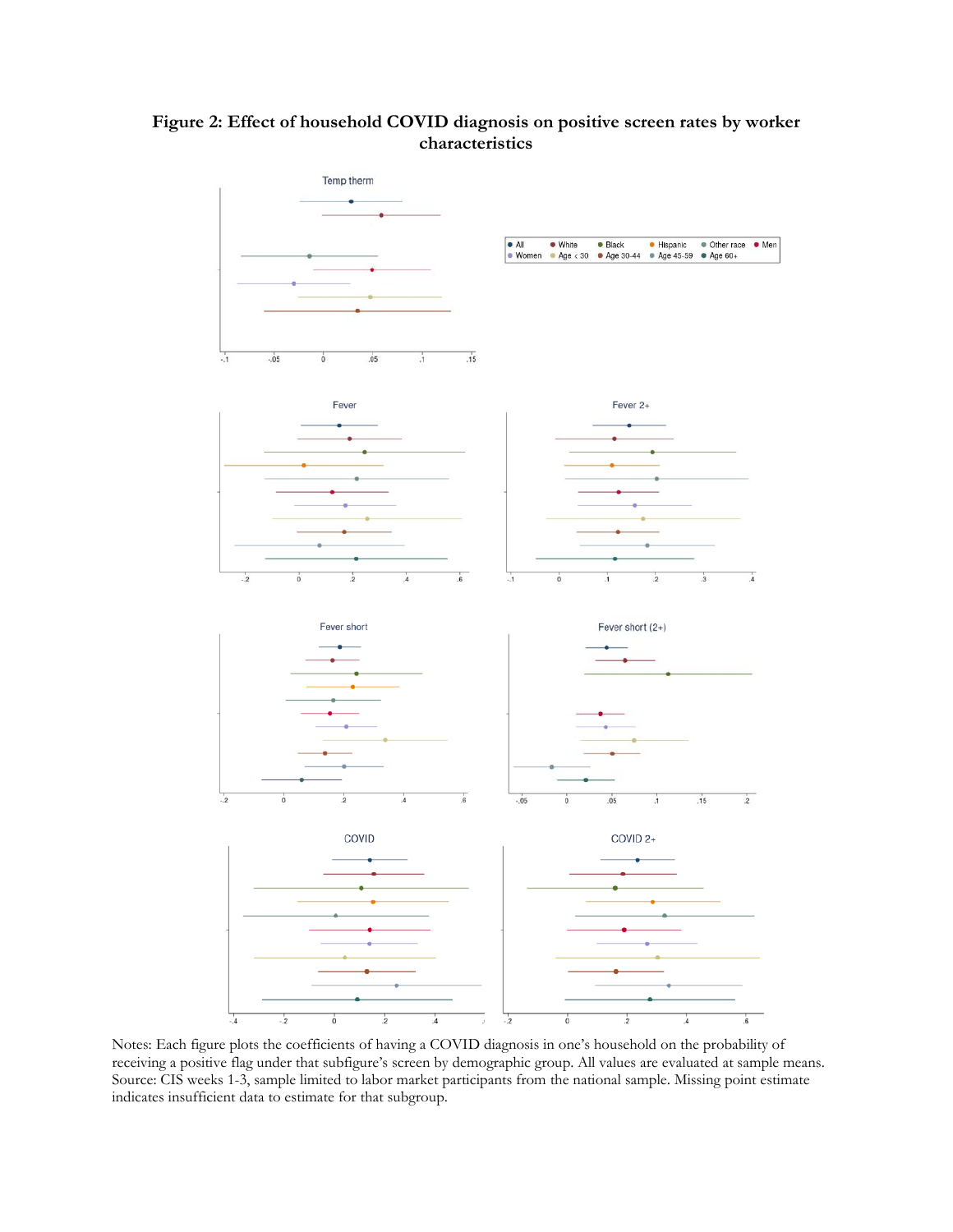|                    | (1)          | (2)            | (3)   | (4)            | (5)      | (6)   | (7)                                  | (8)<br><b>COVID</b> | (9)                                  |
|--------------------|--------------|----------------|-------|----------------|----------|-------|--------------------------------------|---------------------|--------------------------------------|
|                    | Therm $(99)$ | Fever<br>short | Fever | Fever short 2+ | Fever 2+ |       | <b>COVID</b><br><b>COVID</b><br>$2+$ |                     | Family, friend<br><b>COVID</b> death |
| Weeks 1-3          | 0.038        | 0.104          | 0.346 | 0.025          | 0.093    | 0.512 | 0.260                                | 0.017               | 0.051                                |
| <b>Survey week</b> |              |                |       |                |          |       |                                      |                     |                                      |
| Week 1             | 0.040        | 0.130          | 0.363 | 0.030          | 0.092    | 0.522 | 0.274                                | 0.010               | 0.038                                |
| Week 2             | 0.035        | 0.108          | 0.343 | 0.028          | 0.103    | 0.509 | 0.247                                | 0.017               | 0.061                                |
| Week 3             | 0.039        | 0.072          | 0.331 | 0.017          | 0.086    | 0.504 | 0.259                                | 0.024               | 0.054                                |
| Race/ethnicity     |              |                |       |                |          |       |                                      |                     |                                      |
| White              | 0.037        | 0.095          | 0.362 | 0.026          | 0.096    | 0.524 | 0.278                                | 0.011               | 0.035                                |
| Black              | 0.037        | 0.111          | 0.282 | 0.026          | 0.076    | 0.450 | 0.209                                | 0.017               | 0.124                                |
| Hispanic           | 0.050        | 0.119          | 0.328 | 0.024          | 0.072    | 0.511 | 0.238                                | 0.030               | 0.072                                |
| Other              | 0.031        | 0.118          | 0.357 | 0.024          | 0.142    | 0.508 | 0.255                                | 0.027               | 0.033                                |
| Household income   |              |                |       |                |          |       |                                      |                     |                                      |
| $<$ \$40,000       | 0.030        | 0.121          | 0.379 | 0.033          | 0.111    | 0.552 | 0.295                                | 0.020               | 0.062                                |
| \$40,000-75,000    | 0.034        | 0.110          | 0.362 | 0.027          | 0.101    | 0.533 | 0.288                                | 0.017               | 0.052                                |
| $$75,000+$         | 0.046        | 0.085          | 0.307 | 0.017          | 0.074    | 0.463 | 0.211                                | 0.015               | 0.043                                |
| Age                |              |                |       |                |          |       |                                      |                     |                                      |
| 18-29              | 0.046        | 0.145          | 0.436 | 0.033          | 0.105    | 0.575 | 0.314                                | 0.014               | 0.032                                |
| $30 - 44$          | 0.053        | 0.101          | 0.313 | 0.029          | 0.085    | 0.504 | 0.249                                | 0.023               | 0.055                                |
| 45-59              | 0.020        | 0.086          | 0.305 | 0.018          | 0.094    | 0.483 | 0.231                                | 0.017               | 0.061                                |
| $60+$              | 0.026        | 0.065          | 0.338 | 0.015          | 0.092    | 0.466 | 0.244                                | 0.007               | 0.063                                |
| N, Wk 1-3          | 2,442        | 4,377          | 4,301 | 4,377          | 4,372    | 4,375 | 4,375                                | 4,309               | 4,274                                |

**Table 1: Share of Labor Force Flagged by Workplace Screens**

Notes: Source: CIS national sample, all waves. Restricted to respondents in labor force.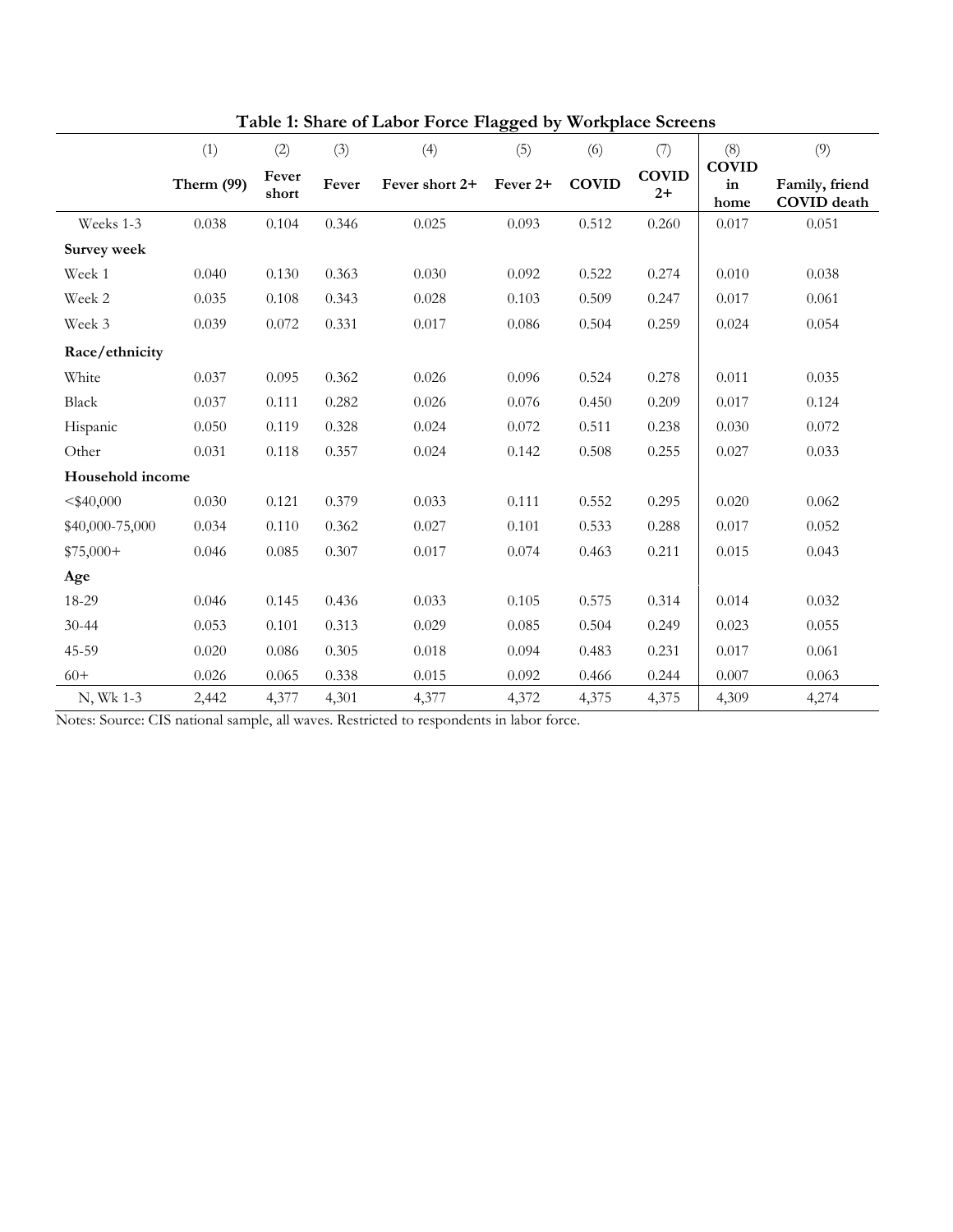|                          | $\left(1\right)$ | (2)                 | (3)      | (4)        | (5)        | (6)               |          |
|--------------------------|------------------|---------------------|----------|------------|------------|-------------------|----------|
|                          |                  |                     |          | Pr(Fever)  |            |                   |          |
|                          | Pr(Temp)         | Pr(Fever            | Pr(Fever | (short     | Pr(Fever   |                   | Pr(COVID |
|                          | $(therm)=1)$     | $(\text{short})=1)$ | $=1)$    | $2+) = 1)$ | $2+) = 1)$ | $Pr(COVID=1)$     | $2+ = 1$ |
| CIS mean                 | 0.04             | 0.10                | 0.35     | 0.03       | 0.09       | 0.51              | 0.26     |
| Temp (therm) $=1$        | 1.00             | 0.35                | 0.54     | 0.25       | 0.18       | 0.74              | 0.37     |
| Fever $(\text{short})=1$ | 0.13             | 1.00                | 0.74     | 0.24       | 0.34       | 0.90              | 0.65     |
| $Fever = 1$              | 0.06             | 0.22                | 1.00     | 0.06       | 0.28       | $1.00+$           | 0.65     |
| Fever (short $2+$ )=1    | 0.40             | $1.00+$             | 0.90     | 1.00       | 0.51       | 0.97              | 0.83     |
| Fever $(2+) = 1$         | 0.07             | 0.38                | $1.00+$  | 0.14       | 1.00       | $1.00+$           | $1.00+$  |
| $COVID=1$                | 0.06             | 0.18                | 0.68     | 0.05       | 0.18       | 1.00              | 0.51     |
| $COVID(2+) = 1$          | 0.05             | 0.26                | 0.86     | 0.08       | 0.36       | 1.00 <sup>t</sup> | 1.00     |

**Table 2: Share of Positive Screens, Conditional on Other Positive Screen**

Notes: † indicates equals one by construction. Sample includes CIS labor force participants from the national survey pooling all weeks. Cells show the fraction of respondents reporting a positive screen on the column header, conditional on having a positive screen on the row measure.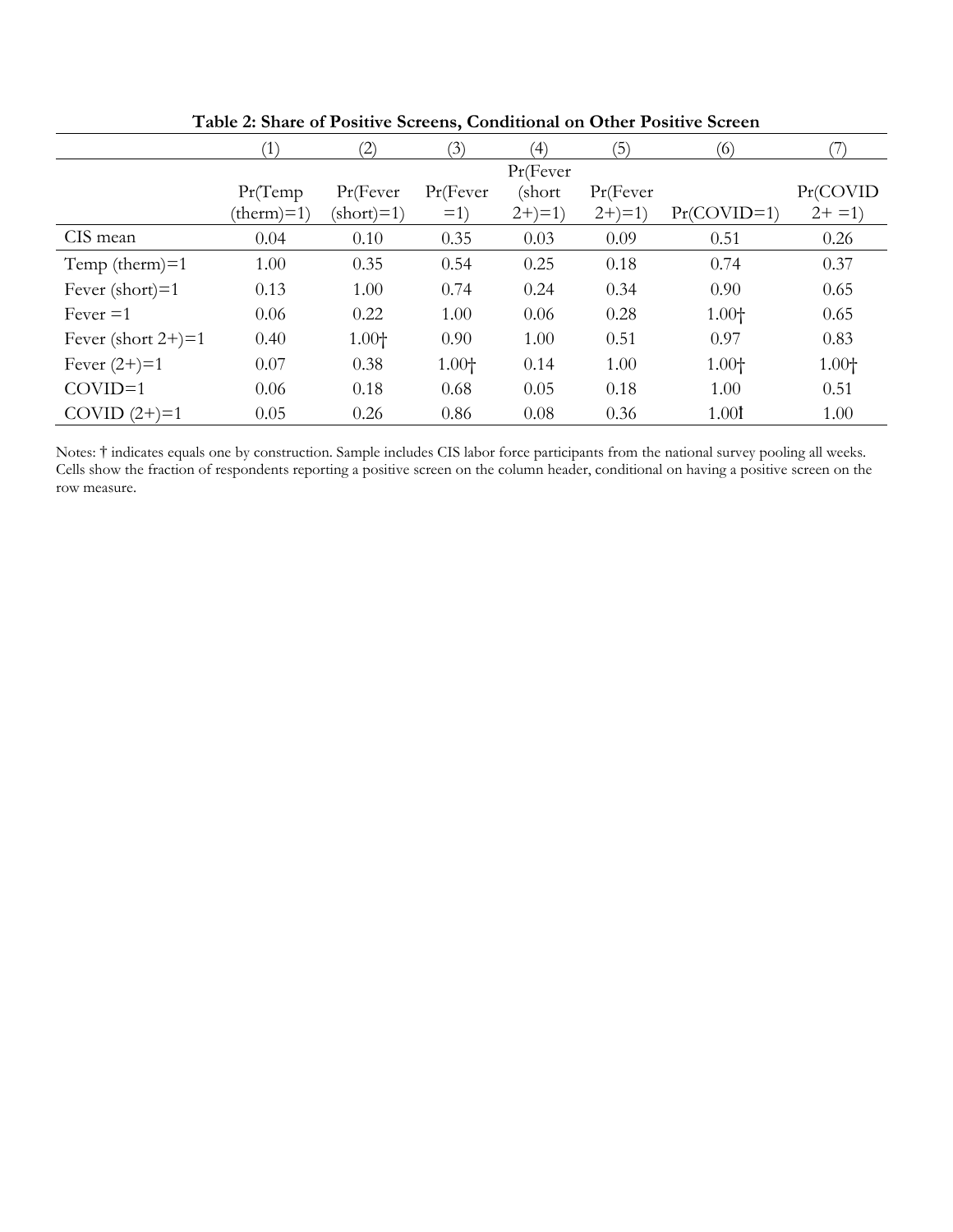|                                   | (1)           | (2)              | (3)       | (4)                   | (5)       | (6)          | (7)<br><b>COVID</b><br>$2+$ |
|-----------------------------------|---------------|------------------|-----------|-----------------------|-----------|--------------|-----------------------------|
|                                   | Therm<br>(99) | Fever<br>(short) | Fever     | Fever<br>$(short 2+)$ | Fever 2+  | <b>COVID</b> |                             |
| Panel a: Race/ethnicity           |               |                  |           |                       |           |              |                             |
| Black, non-Hispanic               | 0.01          | $-0.01$          | $-0.01$   | $-0.14***$            | $-0.05**$ | $-0.13***$   | $-0.13***$                  |
|                                   | (0.02)        | (0.02)           | (0.01)    | (0.03)                | (0.02)    | (0.04)       | (0.03)                      |
| Hispanic                          | 0.01          | $-0.01$          | $-0.01$   | $-0.06*$              | $-0.04**$ | $-0.04$      | $-0.07**$                   |
|                                   | (0.01)        | (0.02)           | (0.01)    | (0.03)                | (0.02)    | (0.03)       | (0.03)                      |
| Non-Black, non-Hispanic           | $-0.01$       | 0.01             | $-0.01$   | $-0.01$               | 0.04      | $-0.01$      | $-0.03$                     |
|                                   | (0.02)        | (0.03)           | (0.01)    | (0.04)                | (0.03)    | (0.04)       | (0.04)                      |
| Panel b: Gender                   |               |                  |           |                       |           |              |                             |
| Female                            | $0.00\,$      | $0.04***$        | $0.00\,$  | $0.06***$             | $0.03**$  | $0.08***$    | $0.05**$                    |
|                                   | (0.01)        | (0.01)           | (0.01)    | (0.02)                | (0.01)    | (0.02)       | (0.02)                      |
| Panel c: Age                      |               |                  |           |                       |           |              |                             |
| Age 30-44                         | 0.01          | $-0.04**$        | $-0.01$   | $-0.12***$            | $-0.02$   | $-0.07**$    | $-0.06**$                   |
|                                   | (0.01)        | (0.02)           | (0.01)    | (0.03)                | (0.02)    | (0.03)       | (0.03)                      |
| Age 45-59                         | $-0.02$       | $-0.05***$       | $-0.01$   | $-0.15***$            | $0.00\,$  | $-0.11***$   | $-0.09***$                  |
|                                   | (0.01)        | (0.02)           | (0.01)    | (0.03)                | (0.02)    | (0.03)       | (0.03)                      |
| Age $60+$                         | $-0.02$       | $-0.08$ ***      | $-0.02$   | $-0.14***$            | $-0.01$   | $-0.16***$   | $-0.12***$                  |
|                                   | (0.02)        | (0.02)           | (0.01)    | (0.04)                | (0.02)    | (0.04)       | (0.03)                      |
| Panel d: Health                   |               |                  |           |                       |           |              |                             |
| HH with COVID                     | 0.03          | $0.18***$        | $0.04***$ | $0.16**$              | $0.14***$ | $0.15**$     | $0.24***$                   |
|                                   | (0.02)        | (0.04)           | (0.01)    | (0.07)                | (0.04)    | (0.08)       | (0.06)                      |
| Known death                       | $-0.01$       | 0.02             | $-0.01$   | 0.03                  | $0.01\,$  | 0.03         | $0.07*$                     |
|                                   | (0.02)        | (0.02)           | (0.01)    | (0.05)                | (0.02)    | (0.05)       | (0.04)                      |
| 2+ risk factors                   | 0.01          | $0.04***$        | $0.01**$  | $0.14***$             | 0.02      | $0.15***$    | $0.12***$                   |
|                                   | (0.01)        | (0.01)           | (0.01)    | (0.03)                | (0.01)    | (0.03)       | (0.02)                      |
| Poor/fair health                  | $0.00\,$      | $0.06***$        | $0.03***$ | $0.15***$             | $0.09***$ | $0.18***$    | $0.18***$                   |
|                                   | (0.01)        | (0.02)           | (0.01)    | (0.03)                | (0.02)    | (0.04)       | (0.03)                      |
| Panel e: HH income                |               |                  |           |                       |           |              |                             |
| Income \$40k-75k (2019)           | $0.01\,$      | 0.01             | $0.00\,$  | $0.00\,$              | $0.00\,$  | $0.00\,$     | $0.01\,$                    |
|                                   | (0.01)        | (0.02)           | (0.01)    | (0.03)                | (0.02)    | (0.03)       | (0.03)                      |
| Income $$75k + (2019)$            | $0.02**$      | $-0.01$          | $-0.01$   | $-0.04$               | $-0.04**$ | $-0.06*$     | $-0.06**$                   |
|                                   | (0.01)        | (0.02)           | (0.01)    | (0.03)                | (0.02)    | (0.03)       | (0.03)                      |
| Panel f: HH type                  |               |                  |           |                       |           |              |                             |
| Childless HH                      | $0.01\,$      | $-0.02$          | $-0.01$   | $-0.02$               | $0.00\,$  | $-0.02$      | 0.00                        |
|                                   | (0.01)        | (0.02)           | (0.01)    | (0.03)                | (0.02)    | (0.03)       | (0.03)                      |
| HH with children, all under age 5 | $0.02\,$      | $-0.01$          | $0.00\,$  | $-0.20***$            | $-0.03$   | $-0.16***$   | $-0.14***$                  |
|                                   | (0.02)        | (0.03)           | (0.01)    | (0.05)                | (0.03)    | (0.05)       | (0.04)                      |

**Table 3: Characteristics of Respondents with Positive Screens**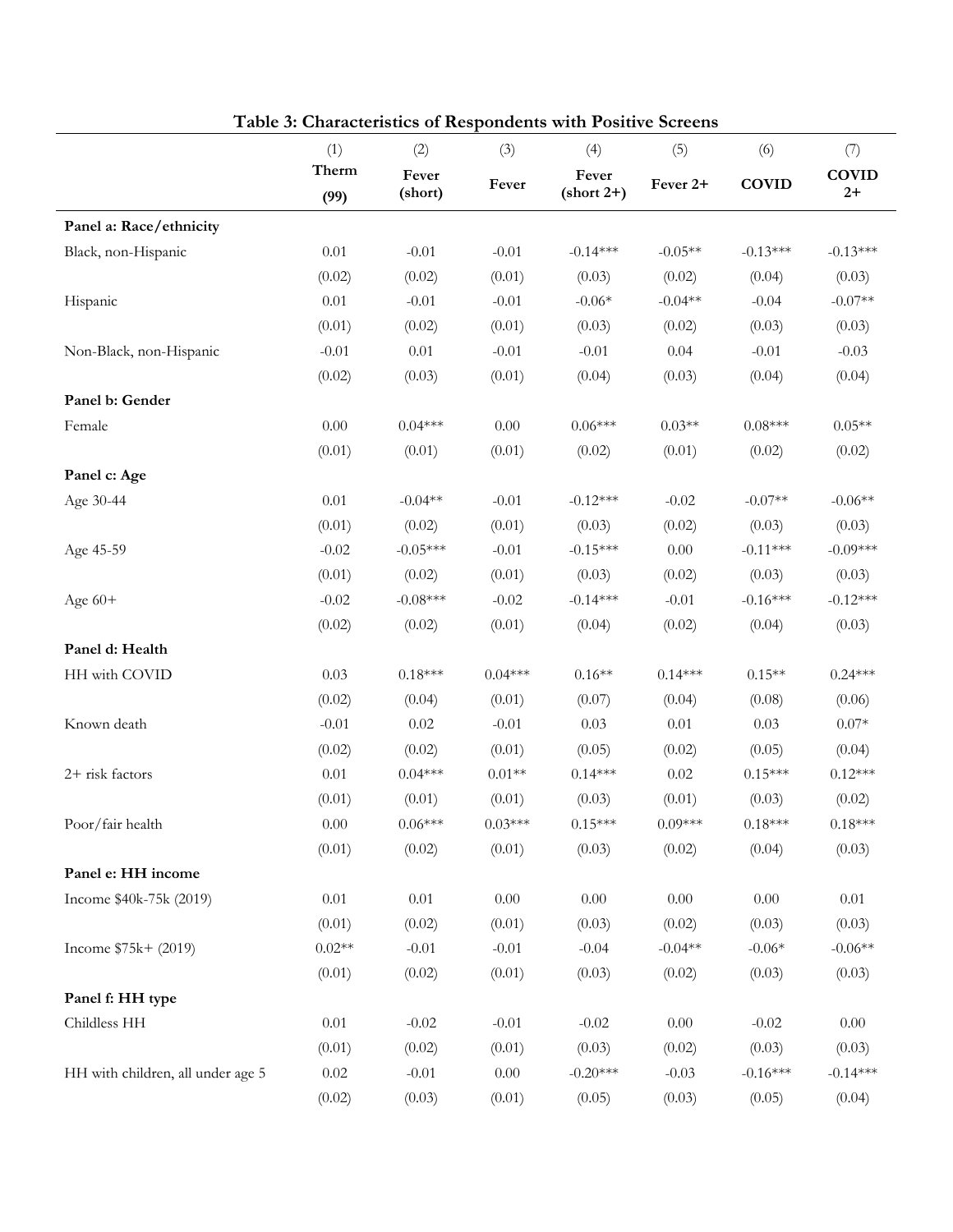| HH with children, some older than |           |         |            |         |         |         |         |
|-----------------------------------|-----------|---------|------------|---------|---------|---------|---------|
| 5                                 | 0.02      | 0.02    | 0.00       | $-0.04$ | 0.01    | $-0.03$ | $-0.02$ |
|                                   | (0.01)    | (0.02)  | (0.01)     | (0.03)  | (0.02)  | (0.03)  | (0.03)  |
| Other HH composition              | $0.04***$ | 0.00    | 0.00       | $-0.04$ | $-0.01$ | $-0.03$ | $-0.05$ |
|                                   | (0.01)    | (0.02)  | (0.01)     | (0.03)  | (0.02)  | (0.04)  | (0.03)  |
| Panel g: Geographic location      |           |         |            |         |         |         |         |
| Suburban                          | $-0.02$   | $-0.01$ | $-0.03***$ | 0.04    | 0.00    | 0.00    | 0.05    |
|                                   | (0.02)    | (0.02)  | (0.01)     | (0.04)  | (0.02)  | (0.04)  | (0.04)  |
| Urban                             | $-0.01$   | 0.01    | $-0.01$    | 0.01    | 0.00    | $-0.03$ | 0.02    |
|                                   | (0.01)    | (0.02)  | (0.01)     | (0.04)  | (0.02)  | (0.04)  | (0.03)  |
| $\mathbf N$                       | 2346      | 4180    | 4180       | 4115    | 4179    | 4180    | 4180    |

Notes: Table shows the marginal change in the likelihood of screening positive under each screen. All outcomes from probit regressions, evaluated at the sample means. Sample restricted to CIS participants from the national study, pooling all weeks. \*\*\*p < 0.01, \*\* p < 0.05,  $*$ p < 0.10.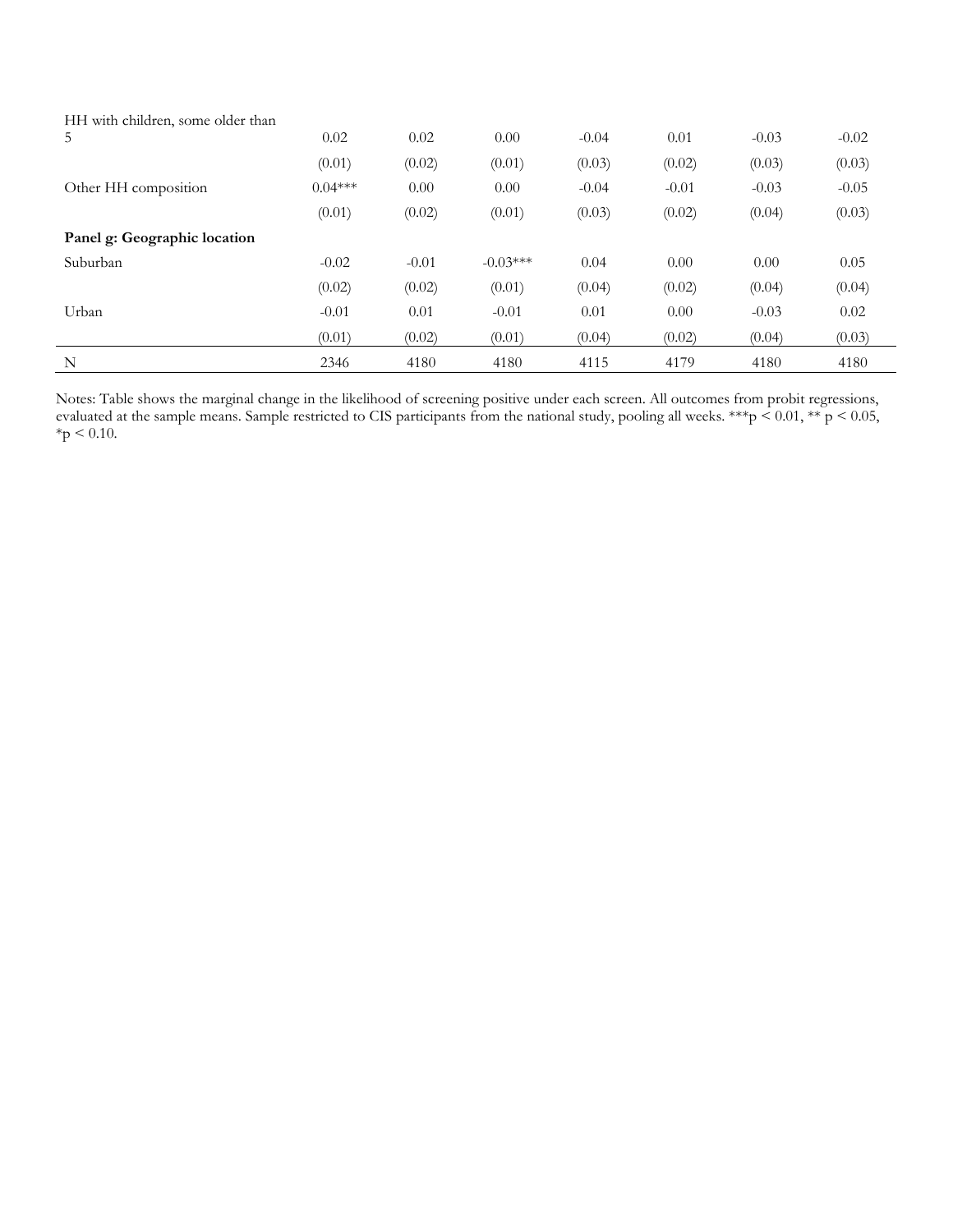# **Appendix**

| Screen                | Self-report or<br>measured | Measures included                                                                                                                                                 | # of questions to<br>receive a positive<br>screen |
|-----------------------|----------------------------|-------------------------------------------------------------------------------------------------------------------------------------------------------------------|---------------------------------------------------|
| Therm (99)            | Measured                   | Temperature of 99.0 F or<br>higher using a thermometer.                                                                                                           | 1/1                                               |
| Fever (short)         | Self-reported              | Any self-reported fever<br>symptoms from a 3-item<br>fever checklist.                                                                                             | 1/3                                               |
| Fever (short<br>$2+)$ | Self-reported              | 2 or more self-reported<br>fever symptoms from a 3-<br>item fever checklist.                                                                                      | 2/3                                               |
| Fever                 | Self-reported              | Any self-reported fever<br>symptoms from a 17-item<br>health symptom checklist. 3<br>possible fever items.                                                        | 1/3                                               |
| Fever $(2+)$          | Self-reported              | 2 or more self-reported<br>fever symptoms from a 17-<br>item health symptom<br>checklist. 3 possible fever<br>items.                                              | 2/3                                               |
| <b>COVID</b>          | Self-reported              | Any self-reported COVID<br>symptoms from a 17-item<br>health symptom checklist. 7<br>possible COVID items;<br>includes 3 possible items in<br>fever (long).       | 1/7                                               |
| $COVID(2+)$           | Self-reported              | 2 or more self-reported<br>COVID symptoms from a<br>17-item health symptom<br>checklist. 7 possible COVID<br>items; includes 3 possible<br>items in fever (long). | 2/7                                               |
| $2+$ risk factors     | Self-reported              | 2 or more risk factors for<br>COVID complications from<br>multiple questions about<br>underlying health<br>conditions.                                            | 2/9                                               |

# **Appendix Table 1: Workplace Screening Measures in the COVID Impact Survey**

Notes: Table defines each screening measure we consider. See text for details. Appendix Table 4 lists COVID and fever symptoms from the long symptom checklist as well as all items from the short fever checklist.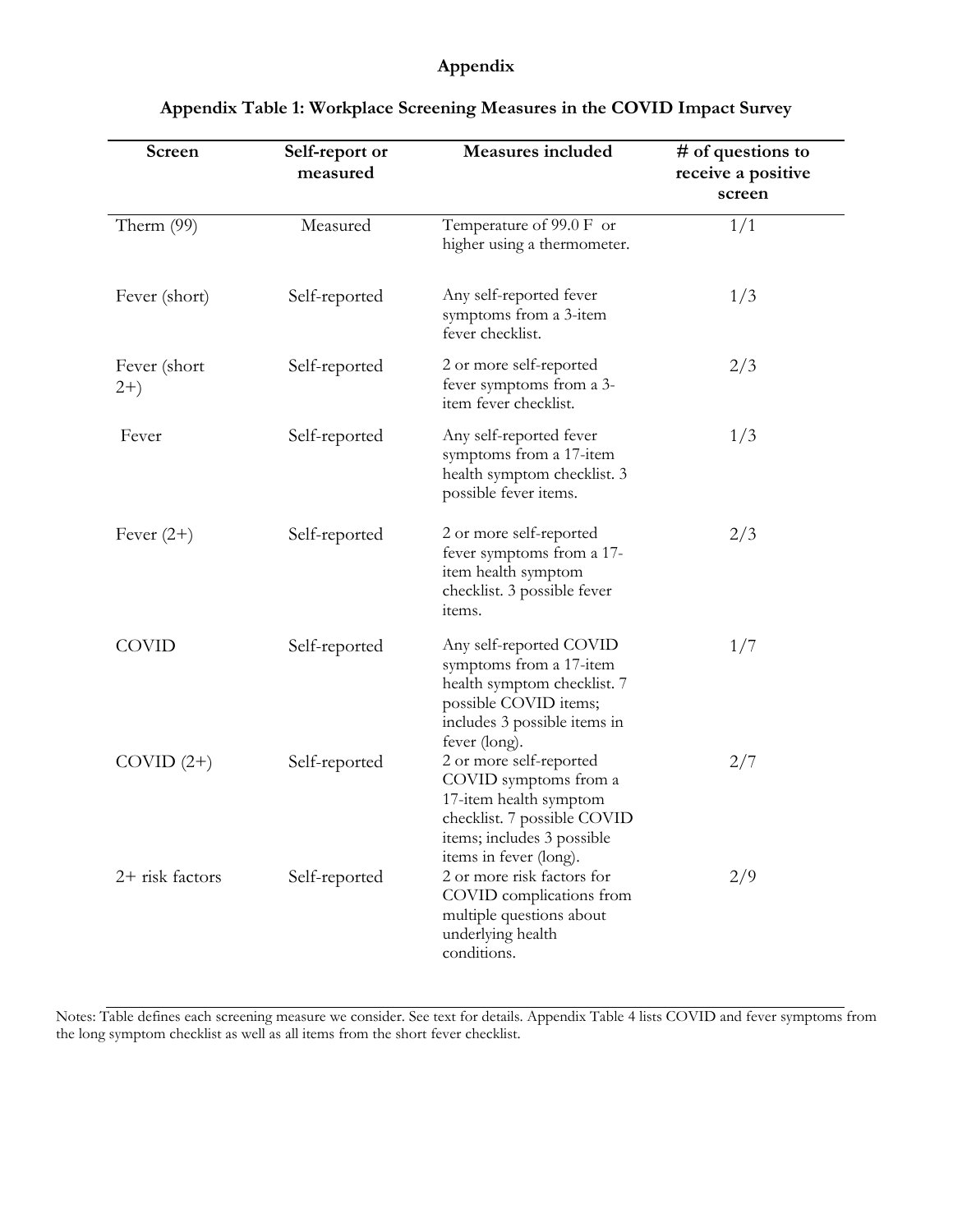|                                                                   | Mean  | Obs   |
|-------------------------------------------------------------------|-------|-------|
| Black, non-Hispanic                                               | 0.113 | 4,349 |
| Hispanic                                                          | 0.194 | 4,349 |
| Non-Black, non-Hispanic                                           | 0.094 | 4,349 |
| Female                                                            | 0.492 | 4,377 |
| Age 30-44                                                         | 0.331 | 4,377 |
| Age 45-59                                                         | 0.281 | 4,377 |
| Age $60+$                                                         | 0.127 | 4,377 |
| Income \$40k-75k (2019)                                           | 0.275 | 4,377 |
| Income $$75k + (2019)$                                            | 0.394 | 4,377 |
| Childless HH                                                      | 0.209 | 4,377 |
| HH with children, all under age 5                                 | 0.055 | 4,377 |
| HH with children, some older than 5                               | 0.258 | 4,377 |
| Other HH composition                                              | 0.175 | 4,377 |
| Suburban                                                          | 0.178 | 4,375 |
| Urban                                                             | 0.742 | 4,375 |
| Self or HH member has received COVID diagnosis                    | 0.017 | 4,309 |
| Close friend or family member died of COVID, repiratory illness   | 0.051 | 4,274 |
| ONET work from home occ share (Dingel and Nieman)                 | 0.417 | 2,340 |
| High work from home indicator, occupation level (Aaronson et al.) | 0.459 | 2,340 |
| 2+ risk factors for COVID complications                           | 0.167 | 4,361 |
| Self-described fair/poor general health                           | 0.118 | 4,374 |

**Appendix Table 2: Descriptive Statistics, Main Sample**

Notes: Table shows demographic and health characteristics for our main analysis sample, CIS respondents from the national sample, all weeks. See text for details.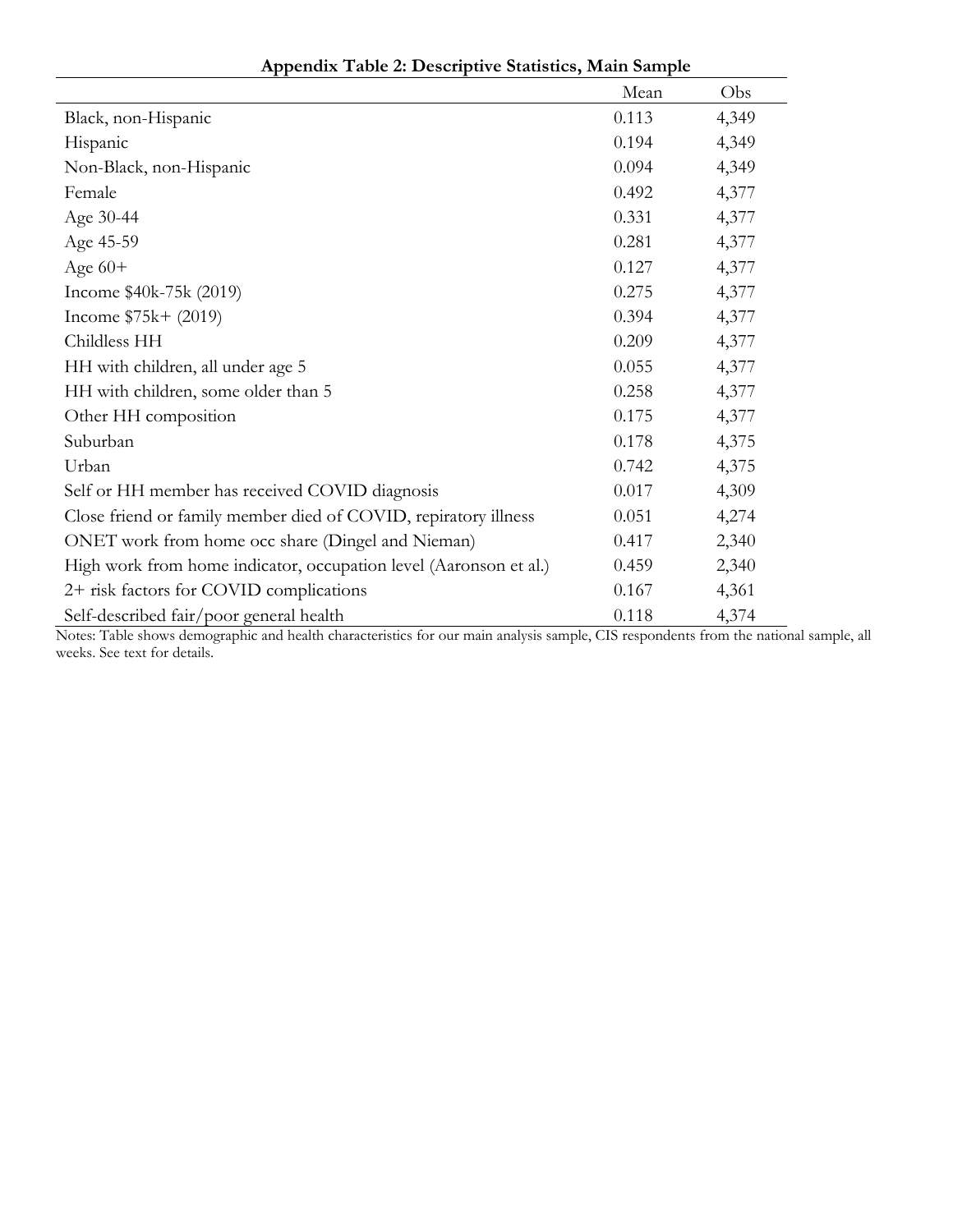| <b>Appendix Table 3: Correlation across Screens</b> |       |         |       |               |        |              |              |             |           |  |
|-----------------------------------------------------|-------|---------|-------|---------------|--------|--------------|--------------|-------------|-----------|--|
|                                                     | Therm | Fever   | Fever | Fever (short) | Fever  | <b>COVID</b> | <b>COVID</b> | <b>Risk</b> | Fair/poor |  |
|                                                     | (99)  | (short) |       | $2+)$         | $(2+)$ |              | $(2+)$       | $2+$        | health    |  |
| Therm $(99)$                                        | 1.00  |         |       |               |        |              |              |             |           |  |
| Fever (short)                                       | 0.14  | 1.00    |       |               |        |              |              |             |           |  |
| Fever                                               | 0.08  | 0.27    | 1.00  |               |        |              |              |             |           |  |
| Fever (short $2+$ )                                 | 0.26  | 0.45    | 0.18  | 1.00          |        |              |              |             |           |  |
| Fever $(2+)$                                        | 0.06  | 0.25    | 0.44  | 0.21          | 1.00   |              |              |             |           |  |
| <b>COVID</b>                                        | 0.09  | 0.26    | 0.71  | 0.14          | 0.31   | 1.00         |              |             |           |  |
| $COVID(2+)$                                         | 0.06  | 0.29    | 0.65  | 0.22          | 0.54   | 0.58         | 1.00         |             |           |  |
| $Risk 2+$                                           | 0.00  | 0.03    | 0.11  | 0.04          | 0.04   | 0.12         | 0.11         | 1.00        |           |  |
| Poor/fair health                                    | 0.01  | 0.08    | 0.10  | 0.07          | 0.11   | 0.10         | 0.13         | 0.21        | 1.00      |  |

Source: CIS national sample, all waves. Restricted to respondents in labor force. Table shows the raw correlation across measures.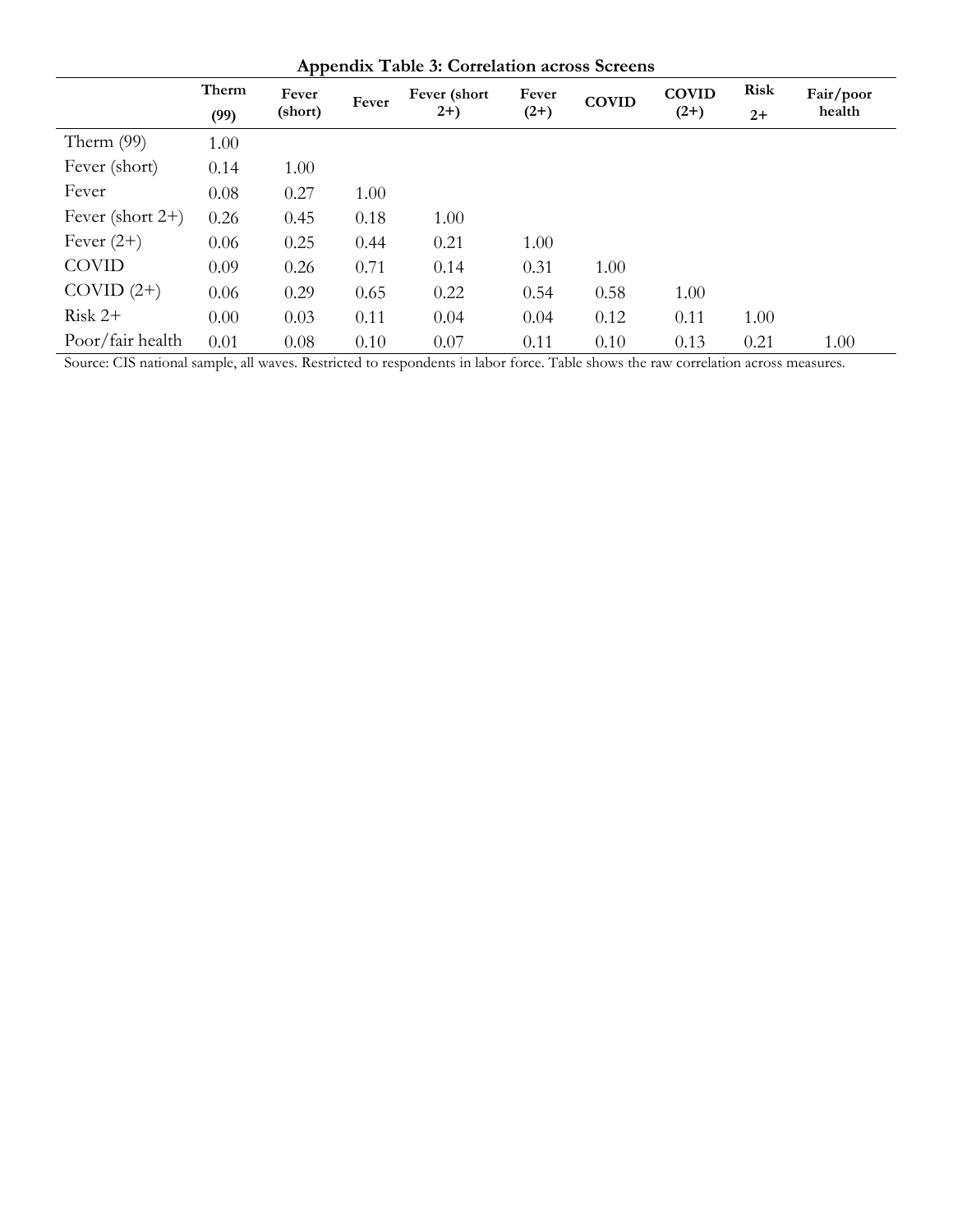# **Appendix Table 4: Share of Respondents Reporting COVID and Fever Symptoms, Item-by-Item**

| Have you experienced                    |             |  |  |  |  |  |
|-----------------------------------------|-------------|--|--|--|--|--|
| [symptom] in the past 7                 | Share of    |  |  |  |  |  |
| days?                                   | respondents |  |  |  |  |  |
| Panel (a): COVID and fever items        |             |  |  |  |  |  |
| from 17-symptom (long) checklist        |             |  |  |  |  |  |
| Cough                                   | 0.143       |  |  |  |  |  |
| Shortness of breath                     | 0.115       |  |  |  |  |  |
| Fever †                                 | 0.164       |  |  |  |  |  |
| Chills †                                | 0.153       |  |  |  |  |  |
| Muscle/body aches†                      | 0.132       |  |  |  |  |  |
| Sore throat                             | 0.140       |  |  |  |  |  |
| Changed/loss smell                      | 0.137       |  |  |  |  |  |
| Panel (b): Symptoms from fever-specific |             |  |  |  |  |  |
| (short) checklist                       |             |  |  |  |  |  |
| Felt hot/feverish                       | 0.036       |  |  |  |  |  |
| Felt cold/had chills                    | 0.059       |  |  |  |  |  |
| Sweating more than usual                | 0.042       |  |  |  |  |  |
| Table shows the share of respondents    |             |  |  |  |  |  |

affirmatively reporting each symptom. Sample includes all CIS workforce participants from the national sample. †Denotes symptom on fever (long) screens in Appendix Tabel 1.